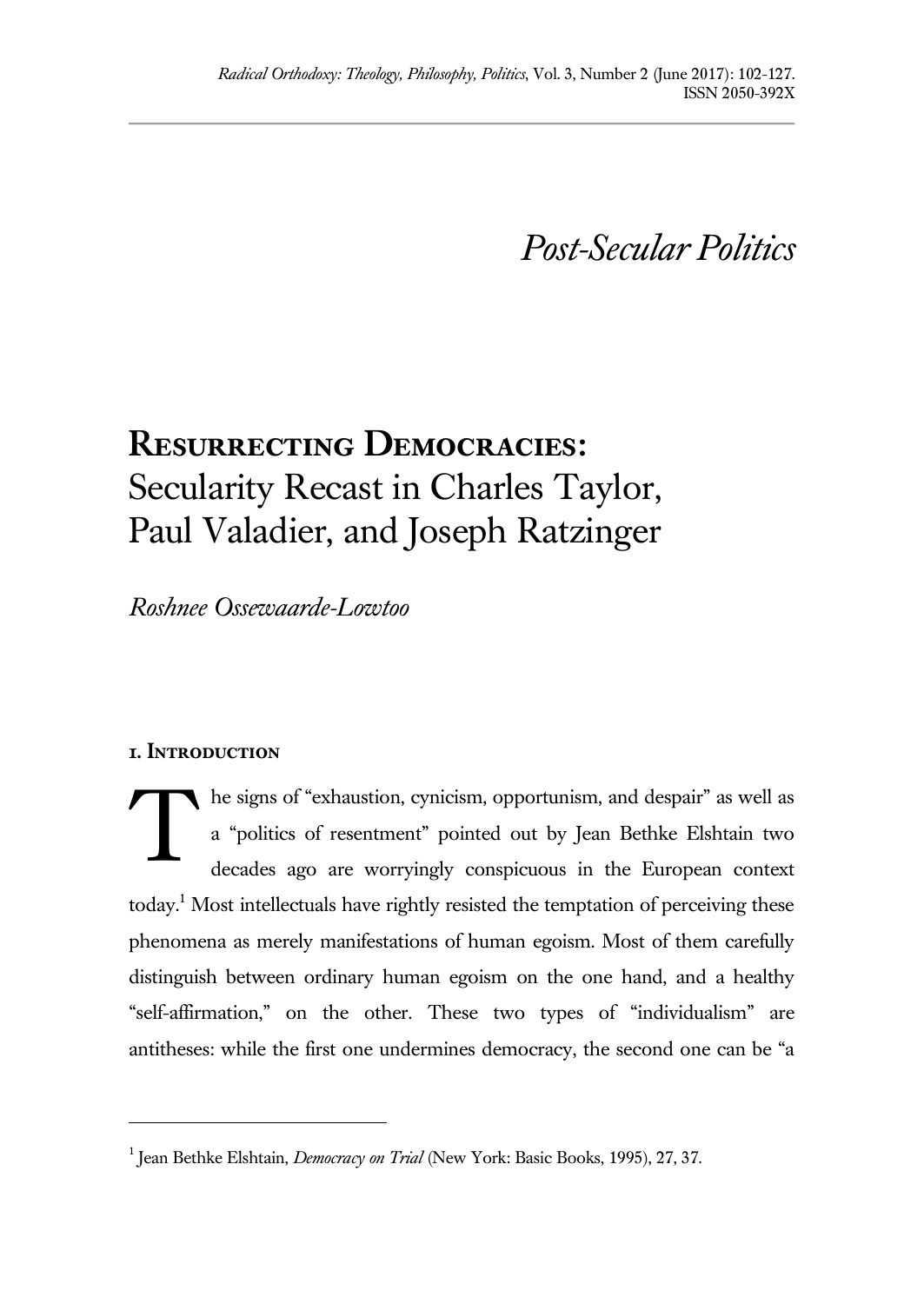l

potential source of democratic renewal."<sup>2</sup> Along these lines, the quality of political, social, cultural life, and institutions depends on humans themselves, that is, on the "quality" of their will, reason, and heart, or their whole "personhood". It follows that incomplete personal cultivation, also known as "humanization", can lead to the collapse of the entire European civilization. It also means that neither the will nor reason is a constant (or, neutral), but instead has to be continuously (re)formed. This old wisdom lies at the heart of the works of Charles Taylor, Paul Valadier, and Joseph Ratzinger. Taylor and Ratzinger are widely known for their criticisms of radical anthropocentrism; Valadier, a Jesuit philosopher and theologian, is a public figure of French Catholicism, known for his profound reading of Nietzsche. In accordance with this engagement, he holds that contemporary persons must to recover the "appetite to live," and the corresponding desire to "humanize" or "create" themselves.<sup>3</sup>

These three men share the view that anthropocentrism is mutilating because it isolates humans from each other, from the channels of values (Valadier), from the sources of their selves (Taylor), or from spiritual and human resources (Ratzinger). Such isolation is mutilating on both personal and public (civic) levels because sources or values are constitutive of human persons and of their civilizations. Rather than strictly comparing and contrasting these three thinkers' thoughts, I deem it more fruitful to show how they complement each other. Though they certainly differ from each other, there is a remarkable overlap in their theological and philosophical anthropologies in which the notion of gift or gratuity is central. The ideal of solidarity and justice that stems from this understanding of the human differs from conceptions that rely on the idea of the

<sup>2</sup> Christopher Lasch, *The Minimal Self: Psychic Survival in Troubled Times* (London: Pan Books, 1984), 59.

 $3$  All translations of Valadier's works, published in French, and hence all possible inaccuracies, are my own. I have generally translated the French "homme" to "man," though I have tried to use "human" as far as possible.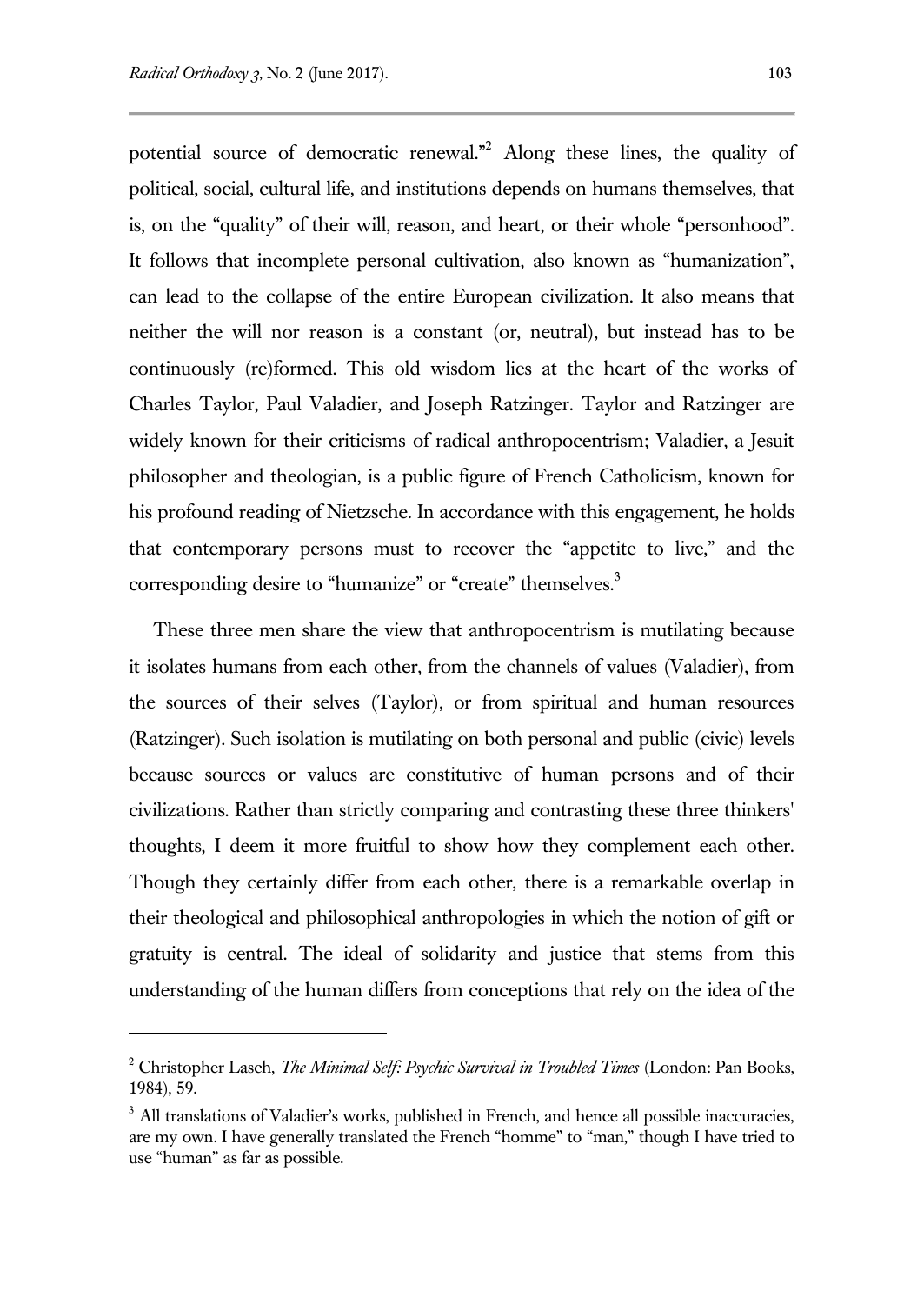rational *qua* autonomous agent. This is the subject of the third section. To begin with, I will show how their conception of a secularized society, which they take as a given and established condition, does not exclude religion, Christianity or Christian transcendence, in particular. They all understand the latter term as "overabundant Life", which enables them to reckon with the distance and closeness inherent to Christian "transcendence" and to enter the dialogue with non-Christians. In the second section, the relationship between Christianity (Church) and democracies (State) is further worked out. The idea that the Church is of a different order, and hence has a different "power" appears in all three. And, finally, their alternative understanding of the human is dealt with in the third section.

#### **2. Secularity versus secularism**

At the very beginning of his *A Secular Age*, Taylor points to two prevailing definitions of "secular" or "secularity," namely, in terms of "public spaces" without references to God or "ultimate reality" and a "falling off of religious belief and practice."<sup>4</sup> He proposes a third definition, related to the other two and yet different: "the shift to secularity […] consists, among other things, of a move from a society where belief in God is unchallenged and indeed, unproblematic, to one in which it is understood to be one option among others, and frequently not the easiest to embrace".<sup>5</sup> This condition is also what he calls the "Jamesian" open space," which is our modern condition in the "West".<sup>6</sup> His conception of secularity stands in stark contrast to a "subtraction" account of secularization in which the very existence of religious realities, aspirations, ideas, and practices is

<sup>4</sup> Charles Taylor, *A Secular Age* (Cambridge/London: The Belknap Press of Harvard University Press, 2007), 2.

<sup>5</sup> Taylor, *A Secular Age*, 2-3, 19-20.

<sup>6</sup> Ibid., 549.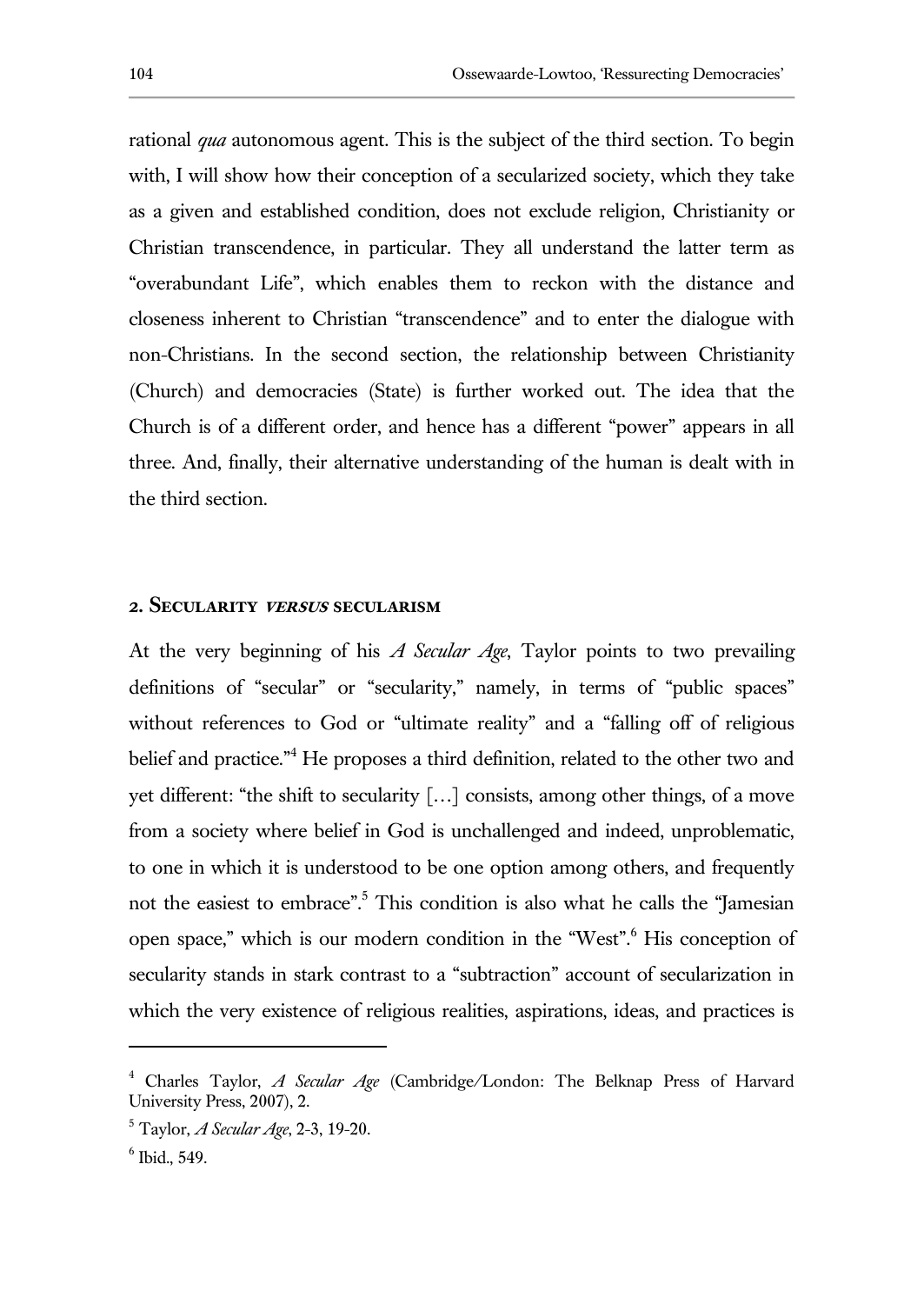$\overline{a}$ 

cleared off. Secularity is often associated with the "death of God", and this is correct to the extent that one understands it as the collapse of the unique and unifying moral reference "God", "Good" or "common good." But since divine reality or religion cannot be reduced to a set of beliefs, doctrines, or codes, as Taylor, Valadier, and Ratzinger all emphasise, the death of God does not lead to the end of the religious (life). This is the reason why Ratzinger is not very happy with John Rawls' understanding of Christianity as a "comprehensive religious doctrine".<sup>7</sup> While the three espouse a particular understanding of secularity, they are also highly critical of what Taylor calls the "secularist spin" and Ratzinger the "bunker with no windows" because it deprives humans of both human and extra-human resources.<sup>8</sup> In this section, I will try to explain why they perceive a secularized society as a good, and when, according to them, this secularization goes wrong.

Secularization can be defined as a process of *desacralization*, so that society is longer defined in relation to God, but becomes, instead, "self-referential". This is also what is called the "immanent frame", an important concept in Taylor. The immanent frame refers to the new, modern understanding of the social order as "self-sufficient", definable on its own terms, without reference to outside influences. It refers more specifically to the "disenchanted world", free from the caprices of good or evil spirits, which, in the ancient cosmology, were all very much part of human reality and had the power to upset human affairs, making them quite unpredictable. Instead, moderns are no longer vulnerable to the

<sup>7</sup> Benedict XVI, Lecture of the Holy Father Benedict XVI for his visit to La Sapienza University of Rome (17 January 2008), Vatican Website, [http://w2.vatican.va/content/benedict-xvi/en/speeches/2008/january/documents/hf\\_ben](http://w2.vatican.va/content/benedict-xvi/en/speeches/2008/january/documents/hf_ben-xvi_spe_20080117_la-sapienza.html)xvi spe 20080117 la-sapienza.html (accessed 18 September 2015).

<sup>8</sup> Benedict XVI, Apostolic Journey to Germany: Visit to the Federal Parliament in the Reichstag Building (Berlin, 22 September 2011), Vatican Website, [http://w2.vatican.va/content/benedict-](http://w2.vatican.va/content/benedict-xvi/en/speeches/2011/september/documents/hf_ben-xvi_spe_20110922_reichstag-berlin.html)

[xvi/en/speeches/2011/september/documents/hf\\_ben-xvi\\_spe\\_20110922\\_reichstag](http://w2.vatican.va/content/benedict-xvi/en/speeches/2011/september/documents/hf_ben-xvi_spe_20110922_reichstag-berlin.html)[berlin.html](http://w2.vatican.va/content/benedict-xvi/en/speeches/2011/september/documents/hf_ben-xvi_spe_20110922_reichstag-berlin.html) (accessed 18 September 2015).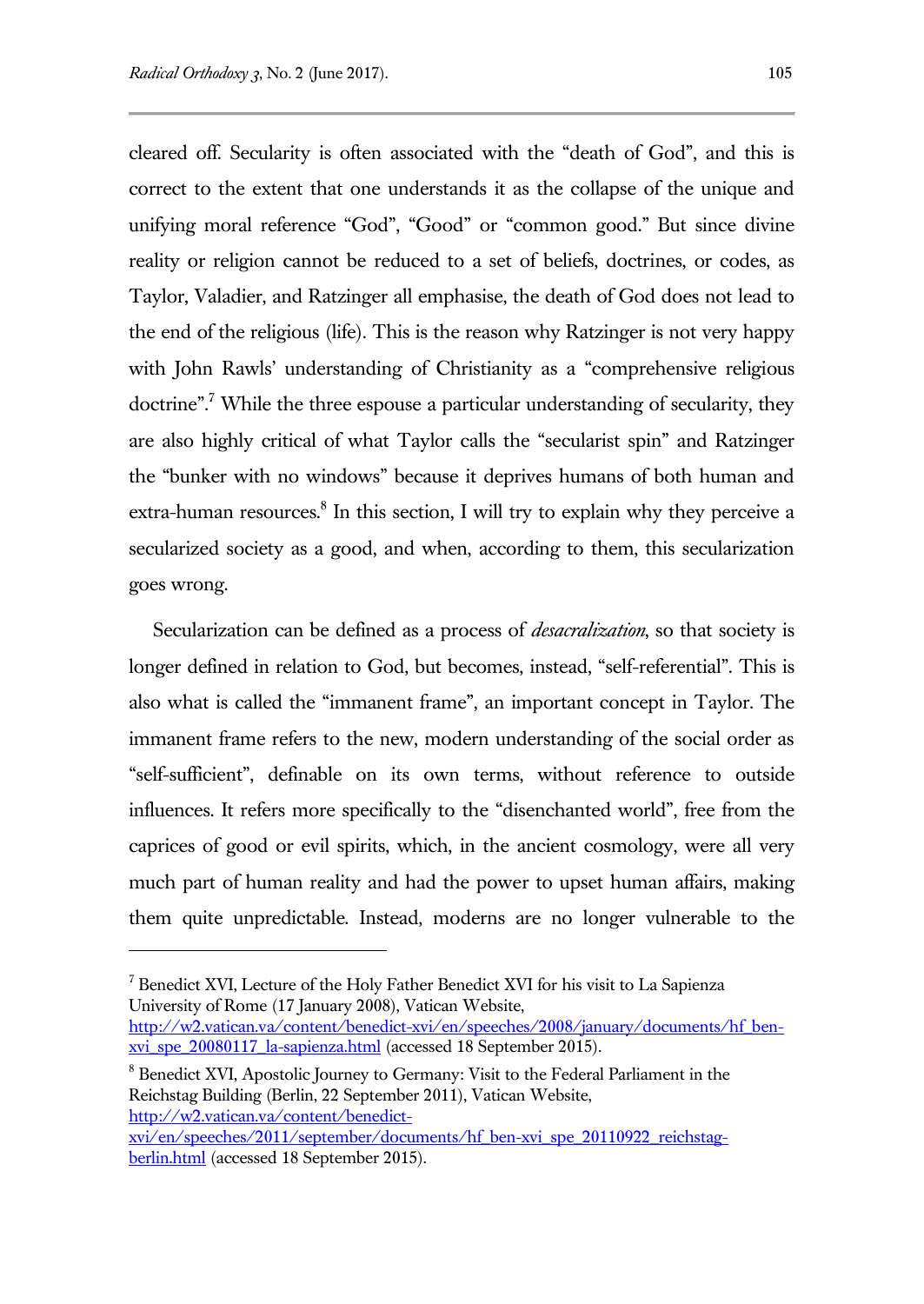influences of demons, but are deemed capable of bearing responsibility for their deeds (and thoughts). In a strong sense, Judaism and Christianity (particularly with the Reformation) are themselves the sources of the modern immanent frame because of their demonization of various forms of "paganism" and "superstitions", and the idea that "ordinary life" can be hallowed. This religious demythologization has been explicated by Ratzinger in several of his writings, including his (in)famous Regensburg lecture (2006), but also by Horkheimer and Adorno in their *Dialectic of the Enlightenment.* As Taylor recalls, the distinction between "natural"—"ordinary life"—and "supernatural", emerged *within* theology and did not prevent the ardent defenders of "secular", that is, "earthly" life from also being religious.<sup>9</sup> The modern moral order did not entail the end of the transcendent for the early moderns, and it does not entail its end today. Even if the conceptualization of the modern order does not start with the Cosmos, Nature, or Creator, it does not mean that there is no longer an issue of "whether we have to suppose some higher creative power behind it [modern order]".<sup>10</sup> It was, and still is, not unusual for moderns to start from the immanent, secular order, and then arrive at a Creator-even a benevolent Creator.<sup>11</sup> This is an important dimension of the Augustinian legacy that Taylor sees as constitutive of the modern self.

This "shift to secularity" to which Taylor refers, is, in fact, for Ratzinger and Valadier, the end of an insalubrious, indeed unchristian alliance between Church and secular power, and the return to an original state of affairs brought about by Christianity itself. The Church can consequently be herself once again. The separation between political and religious powers, whereby religion cannot accept the weapons of the state to enforce faith, and the state cannot make use

<sup>9</sup> Taylor, *A Secular Age*, 542.

 $10$  Ibid., note 7, 832.

 $11$  Ibid., 543.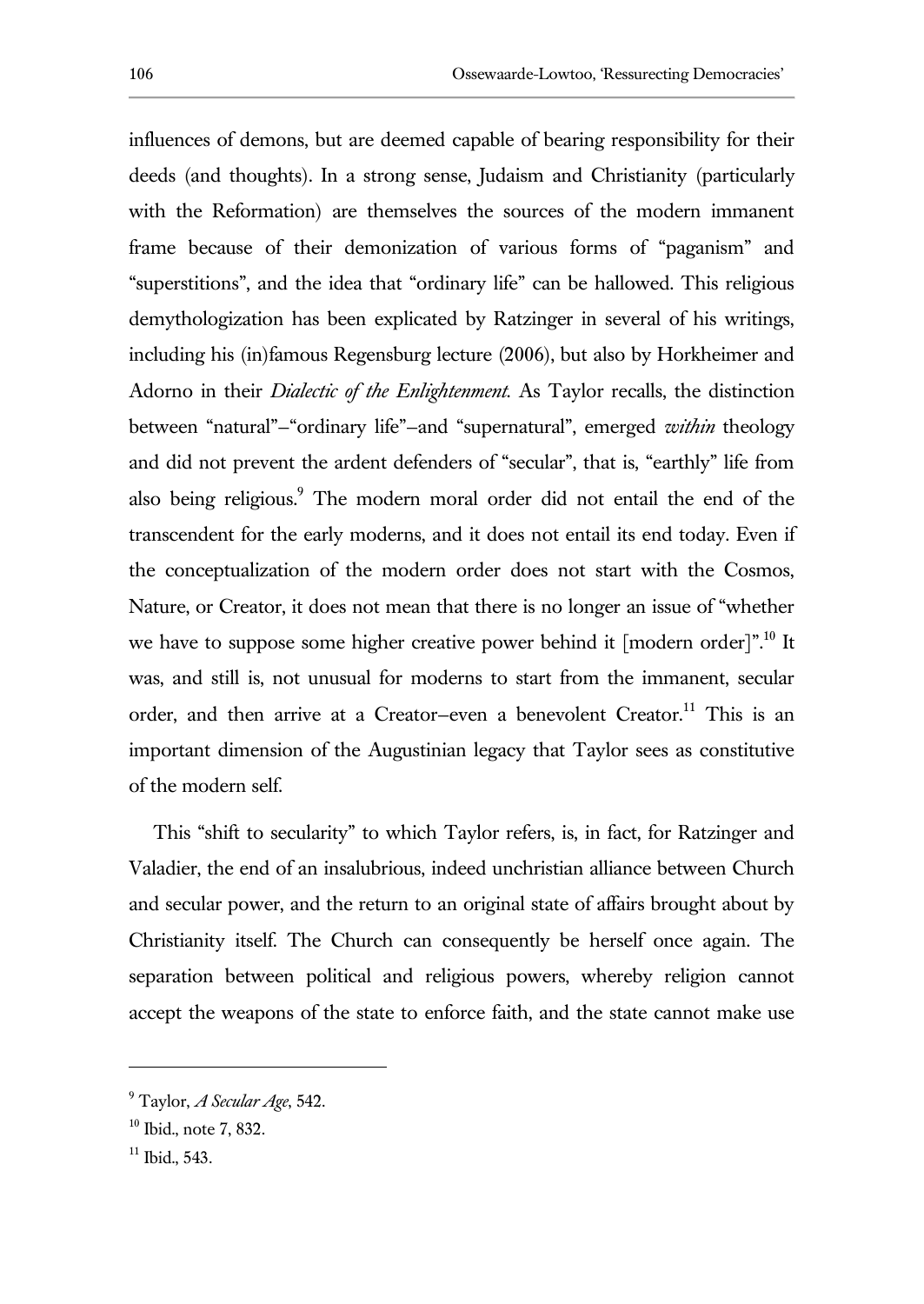of the sacral to impose its will, is, for Ratzinger, a "salutary duality" introduced by "Hellenic Christianity".<sup>12</sup> This is also called the "politico-theological" principle. Like most Christian political thinkers and theologians, Ratzinger sees the dictum "Render therefore to Caesar the things that are Caesar's, and to God the things that are God's (Mt 22:21)" as illustrating the relationship between the Church and the political sphere. The desacralization or demythologization brought about by Christianity does not abolish the political, but limits its power. It counters both the totalitarian state and theocracy. Conversely, "when this duality does not exist the totalitarian system is unavoidable".<sup>13</sup> Though humans are essentially social and political beings, they are not owned by the State, which is itself accountable to the higher law of  $God<sup>14</sup> Ratzinger$  speaks of the Christian "sober view of the state"; the state has to be respected "in its profane character".<sup>15</sup> As soon as the state tries to earn respect or commitment on the ground of promises that bear a religious character, we again fall into the sacralization of politics, which is a permanent threat of modern democracies. On the other hand, the "politico-theological" principle also counters theocracies: the God whom Christians worship does not want the worldly power that belongs to the political. This refusal of power is, according to Valadier, the core of Christian secularity. In contradistinction to Ratzinger and other thinkers, he holds that Mt 22:21 does not constitute a "theory of separation of powers," and can be found in other religious traditions and books (like the Qur'an).<sup>16</sup> According to Valadier, it is the message and the acts of Jesus Christ that explain the separation between the Kingdom of God and the Kingdom of the Prince of this World. Specifically,

<sup>12</sup> Joseph Ratzinger, *Church, Ecumenism and Politics: New Essays in Ecclesiology* (New York: Crossroad, 1988), 161-162.

 $13$  Ibid., 163.

<sup>14</sup> Joseph Ratzinger, *Values in a Time of Upheaval* (San Francisco: Ignatius Press, 2006), 20.  $15$  Ibid.

<sup>16</sup> Paul Valadier, *Détresse de politique, force du religieux* (Paris: Éditions du Seuil, 2007), 192.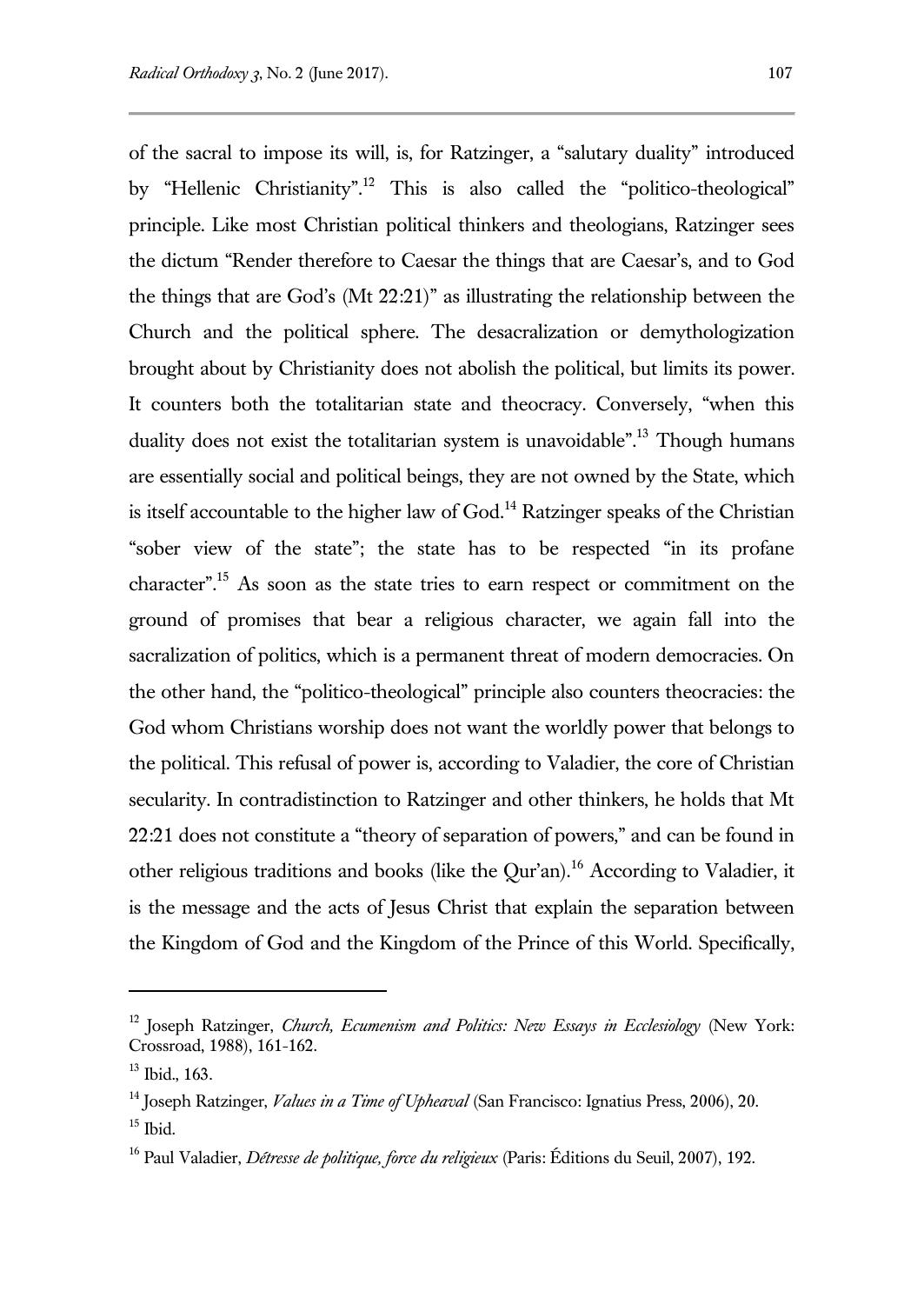he refers to Jesus' resistance to Satan in the desert and his willingness to submit himself to the judgement of Pilate.<sup>17</sup> This means that the Church does have "power", but that it is the power of a "Word that creates and arouses liberties [...] nothing more, nothing less".<sup>18</sup>

Valadier's and Ratzinger's conceptions of secularity are not shared by everyone. Jürgen Habermas' history of secularization, for instance, does not go further back than the seventeenth century. For him, the "bases of the legitimation of a state authority with a neutral world view are derived from the profane sources of the philosophy of the seventeenth and eighteenth centuries".<sup>19</sup> In this respect, it is also significant that Taylor points to the disagreement between himself and Habermas (and Max Weber) on the issue of the exploration of a cosmic order through personal resonance.<sup>20</sup> The latter two thinkers perceive such self-understanding as "pre-modern", while Taylor has precisely gone to great pains to show that modernity is not simply the negation or supersession of an "old" order. Habermas' sharp distinction between the old and the new makes it necessary for him to speak in terms of "postsecularism", which does entail much more than a functionalist approach to religious traditions.<sup>21</sup> Taylor, Valadier, and Ratzinger, on the other hand, could do without the term since, for them, it is an especially distorted form of secularisation that leads to social pathologies. In other words, their thinking enables them to reconcile a secularized society with religion or transcendence. The "secularization" that has developed since the eighteenth century is, indeed, one that is antagonistic to religion because it is closely related to a positivist ideal. This is why Valadier can

 $17$  Ibid.

 $18$  Ibid., 284-5.

<sup>&</sup>lt;sup>19</sup> Jürgen Habermas, "Pre-political Foundations of the Democratic Constitutional State?" in *Dialectics of Secularization. On Reason and Religion* (San Francisco: Ignatius Press, 2006), 24.

<sup>20</sup> Charles Taylor, *Sources of the Self: The Making of the Modern Identity* (Cambridge: Harvard University Press, 1989), 510.

<sup>&</sup>lt;sup>21</sup> Habermas, "Pre-political Foundations of the Democratic Constitutional State?", 46.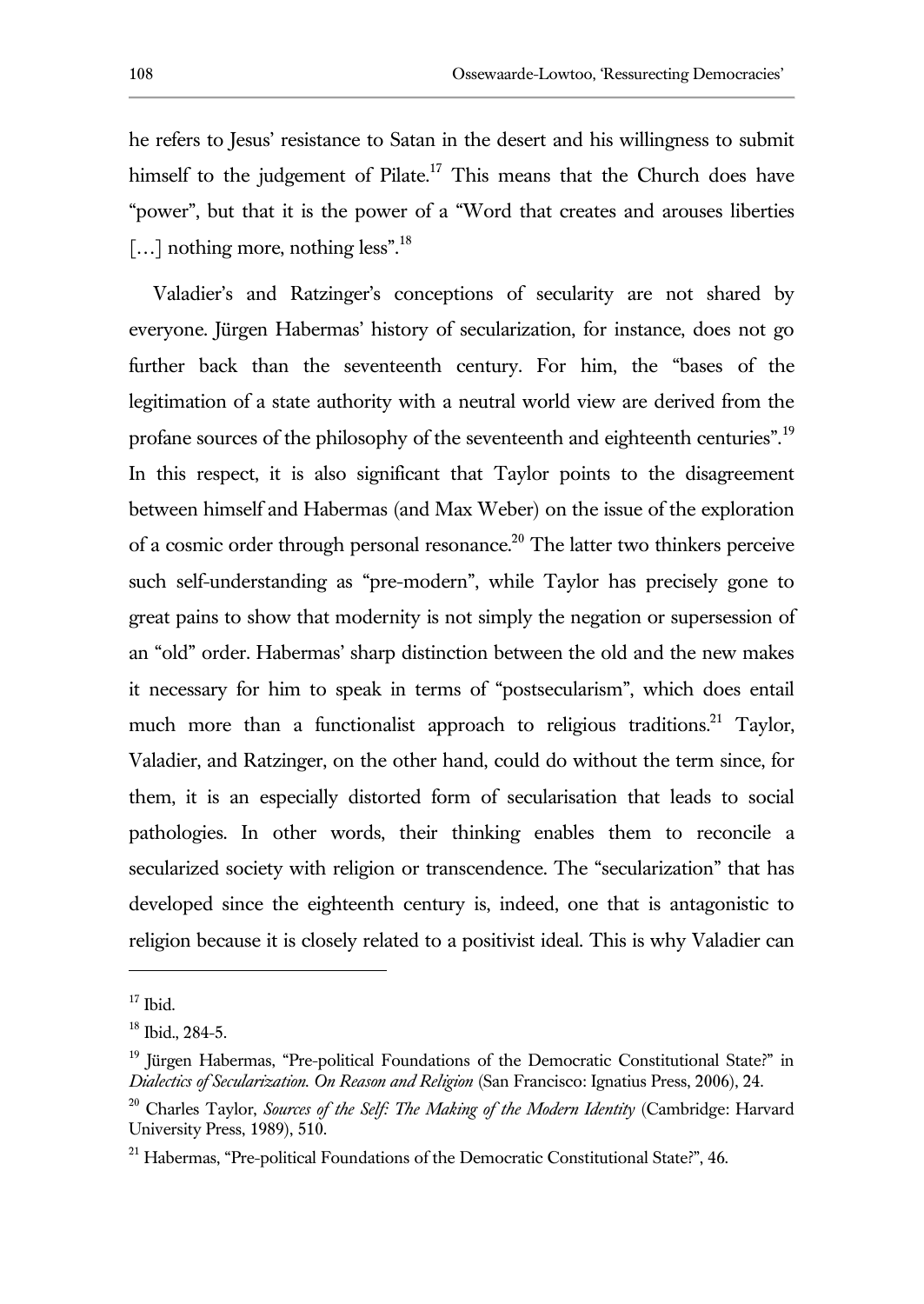hold that secularization "has also generated these diseases of rationality of which Ernest Renan is most probably the most moving and pathetic example".<sup>22</sup> He speaks of the "degradation" of *laïcité*—the acknowledgement of pluralism—into "*laïcisme*", which is often the ally of "etatism" and scientistic politics.<sup>23</sup>

Though all three have probed into the question of why the mainstream secularization theory is so powerful, Taylor's answer is particularly insightful. Why is the immanent frame presented as necessarily closed while it can be lived as open? The view that closure is "obvious" or necessary is dubbed by him as the "secularist spin", which he sees as especially prevalent in intellectual and academic circles.<sup>24</sup> His concept of spin is a kind of repartee to those who, from Weber onwards, have been accused believers of intellectual dishonesty. Taylor notes that "spin" is "less dramatic and less insulting; it implies that one's thinking is clouded or cramped by a powerful picture which prevents one from seeing important aspects of reality".<sup>25</sup> His argument is that those who think that the modern order *necessarily* means that there is nothing beyond the "natural order" or "ordinary human flourishing" suffer from such imprisonment in a picture. They are what Taylor—following Wittgenstein—says are "caught in a picture." He argues that it is the present "background understanding"—one of the three types of understandings that constitute the social imaginary—that somehow *morally*  motivates the closed reading and makes "stories" and scientific "discoveries" plausible and appealing.<sup>26</sup> Humans, he stresses, only respond to "facts" or "discoveries" against a certain "background" that makes sense of these crude

<sup>22</sup> Paul Valadier, *L'Église en procès: catholicisme et société moderne* (Paris: Calmann-Lévy, 1987), 20.

<sup>23</sup> Ibid., 21.

<sup>24</sup> Taylor, *A Secular Age*, 549-550.

 $25$  Ibid., 551.

<sup>26</sup> Taylor, "Modernity and the Rise of the Public Sphere," in *the Tanner Lectures on Human Values*, ed., Grethe B. Peterson, (Salt Lake City: University of Utah Press, 1993), vol. 14, 215, http://tannerlectures.utah.edu/\_documents/a-to-z/t/Taylor93.pdf.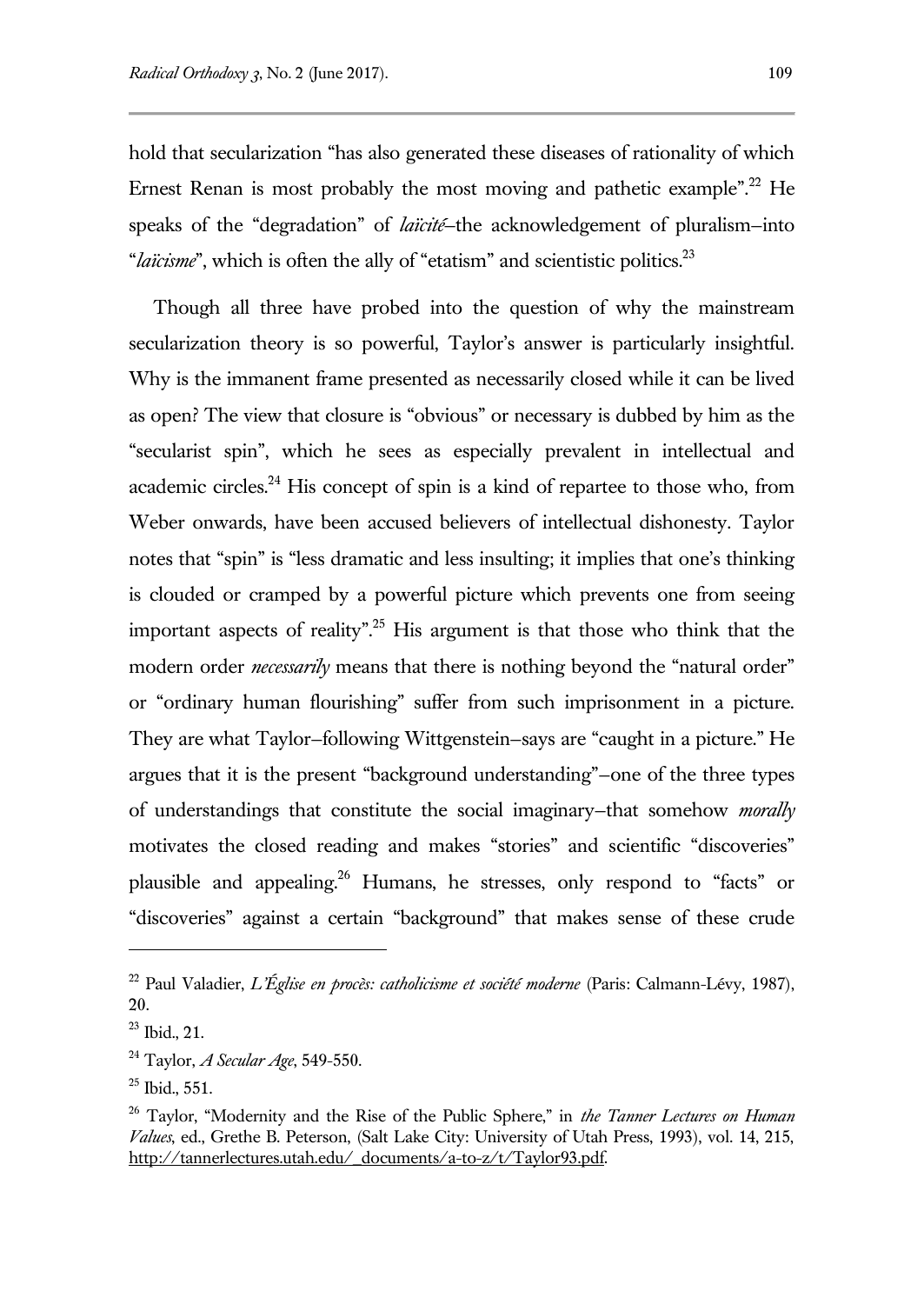facts.<sup>27</sup> According to Taylor, it is the image of the "mature" self, capable of "selfauthorization" and disengaged reason that dominates modern imagination. He consistently argues that the closed reading is not a necessary "natural" reading, but instead involves a moral stance. The "spin" consists not in acknowledging the latter, but in taking absolute closure as *certain* or "obvious," like a "brute fact". In a similar way, there is also a "spin of openness". The two constitute two faces of the same coin, in their failure to acknowledge that there is such a thing as a "Jamesian open space"; in their failure to distinguish between the "rational certainty" of natural science and "religious truths", and to see that opting for either the closed or open reading (and changing readings) is a "leap of faith" or "anticipatory confidence".<sup>28</sup>

The modern condition—the Jamesian open space—that Taylor depicts was well understood by Pascal who proposed his wager to his non-believing friends, following the Augustinian insight that religious reality first has to be lived in order to be believed. "*If* the act of faith in God should be well-founded," says Taylor—a few centuries after Pascal—then one runs the risk of turning oneself, and worse, many others, "away from the path towards a much more powerful and healing action in history".<sup>29</sup> It is highly significant that Ratzinger has effectively re-coined Pascal's wager, proposing to his "non-believing friends" to try to live as if God exists, "*veluti si Deus daretur*".<sup>30</sup> What drives him is the fear of the "abolition of man" in a context in which bio-technology, eugenics, and cloning are possible. Many have blamed the horrors of the twentieth century on the closed reading of the immanent frame, which time and time again enables the sacralisation of politics and prevents selves from drawing on truly empowering

<sup>27</sup> See Taylor, *A Secular Age*, 568.

 $28$  Ibid., 550-551.

<sup>29</sup> Ibid., 703.

<sup>30</sup> Joseph Ratzinger, *Christianity and the Crisis of Cultures* (San Francisco: Ignatius Press, 2006), 51-52.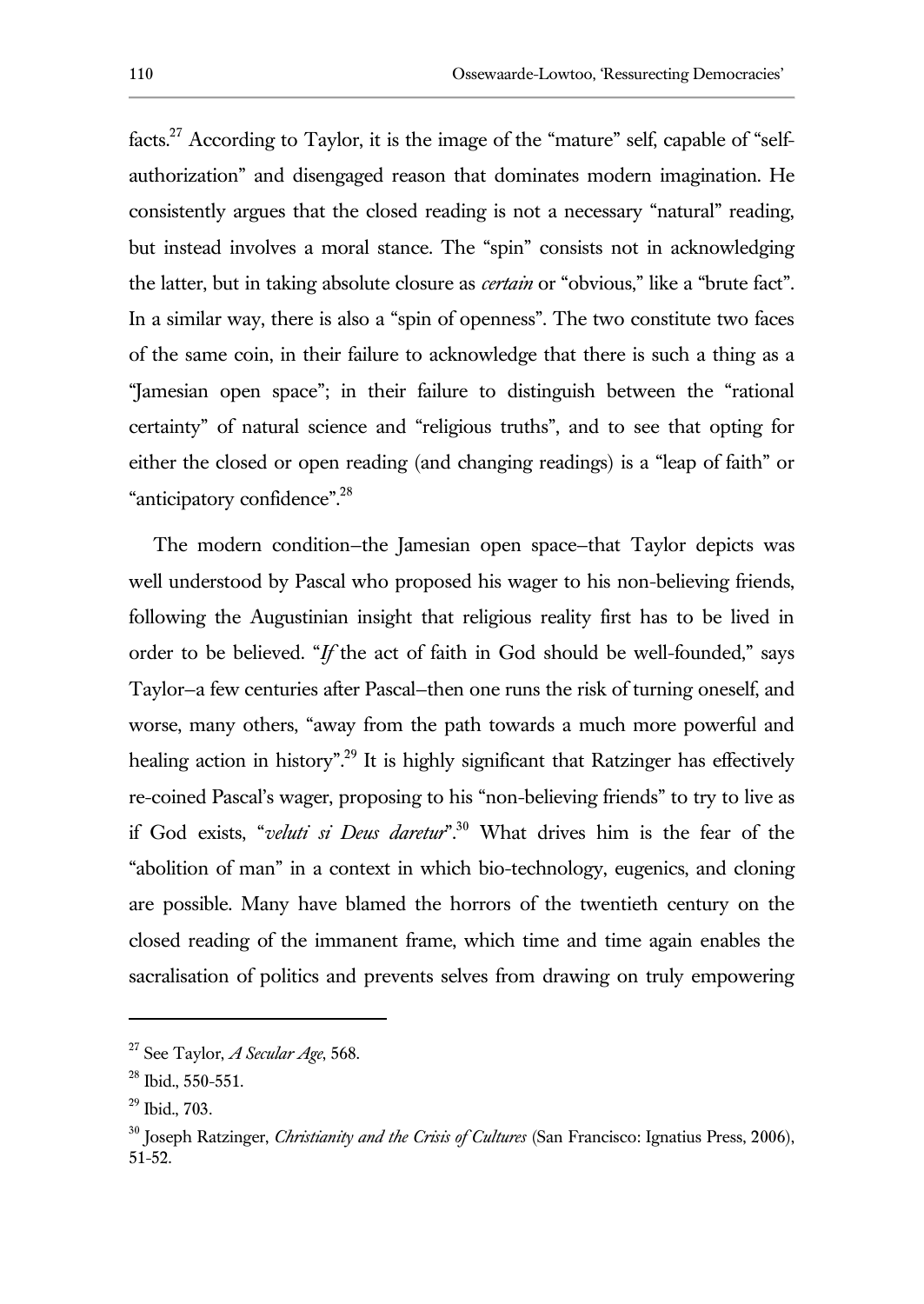resources. Though religious fundamentalism seems to correspond to the spin of closure, it is more logical to consider it as stemming from the effects of a closed reading of the frame because it also deprives humans persons of sources of humanization. This is a slightly different way of formulating Ratzinger's argument that religious violence is a result of unreason. According to Valadier, anthropocentrism leads to the paralysis of the will, that is, to a weak desire for life, with the corresponding incapacity to affirm an abundant life, which includes alterity, death and suffering. This incapacity to affirm life in its fullness has also been noted by Taylor<sup>31</sup>. There are innumerable reasons for holding, with Taylor, that the "limits of the regnant versions of immanent order", both in terms of theories and (political) practices, have to be overstepped. $32$  In the next section, we shall see how these thinkers conceive such a transcendence.

#### **3. Christian transcendence and democratic vitality**

The distinction between private and public spaces is constitutive for liberal democratic systems. Moreover, we have seen that, for Valadier and Ratzinger, this very distinction has Christian roots. In that model of secularity, Christianity does have an important role in debates concerning fundamental human issues. Hence, though the distinction between the political and the religious should be upheld—for the sake of the human person—our context of democratic weakness calls for a rethinking of the different types of "powers". Christianity, Valadier argues, can find its proper place not by being represented as, or in, a power next to, or above, other powers, but by being a source of inspiration that maintains an

<sup>31</sup> Charles Taylor, *Dilemmas and Connections: Selected Essays* (Cambridge/London: The Belknap Press of Harvard University Press, 2011), 20-22.

<sup>32</sup> Taylor, *A Secular Age*, 732.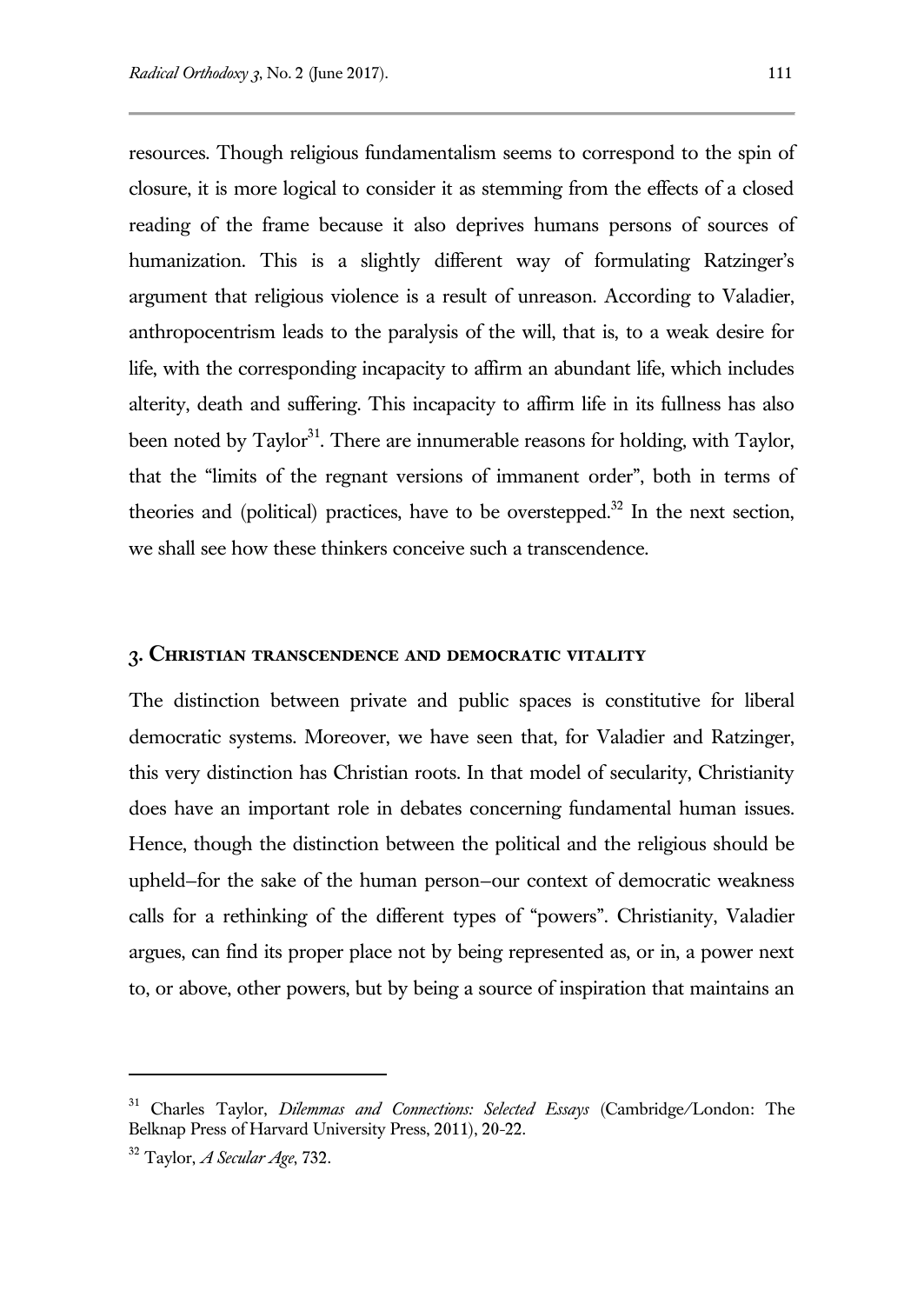open and dynamic democracy.<sup>33</sup> This is what he calls "modern transcendence", which no longer takes God as an objective foundation. For Ratzinger, since democracy is a "product of the fusion of the Greek and the Christian heritage" it can "only survive in this basic context".<sup>34</sup> Along these lines, reason is so intimately related to the religious (symbolic) world that emancipation from this relationship leads to various pathologies of reason. I will further work out this idea of the dialectic between reason and religious world/faith, which is also to be found in Valadier. For Taylor, the transcendence of certain secularist limits means acknowledging the possibility of a "vertical space", or a third dimension.<sup>35</sup> This runs parallel to his consistent argument that integral personhoods require the continuous tapping of "sources", especially the theistic source and nature, which have atrophied under anthropocentrism. On the political level, he sees the effects of such "contact with fullness" in the leadership of Tutu and Mandela, whose exceptional political wisdom has enabled them to guide people towards an "unworldly" standard of justice, beyond retribution, towards "reconciliation and trust".<sup>36</sup>

Politics is the realm of reason, says Ratzinger. "Natural reason" can recognize "the essential moral foundations of human existence and can implement these in the political domain".<sup>37</sup> This natural reason is, however, a "moral reason", since the end of the state is of a moral nature, namely, to strive after peace and justice.<sup>38</sup> This emphasis is necessary because of the dominant concept of reason as instrumental, for politics cannot be exercised by technocrats and scientists. In a democratic state, power is regulated by, and subordinated to, the law. The

<sup>33</sup> Valadier, *Détresse de politique, force du religieux*, 284.

<sup>34</sup> Ratzinger, *Church, Ecumenism and Politics*, 215.

<sup>35</sup> See Taylor, *A Secular Age*, 706.

<sup>36</sup> Ibid.

<sup>37</sup> Ratzinger, *Values in a Time of Upheaval*, 23.

<sup>38</sup> Ibid., 24.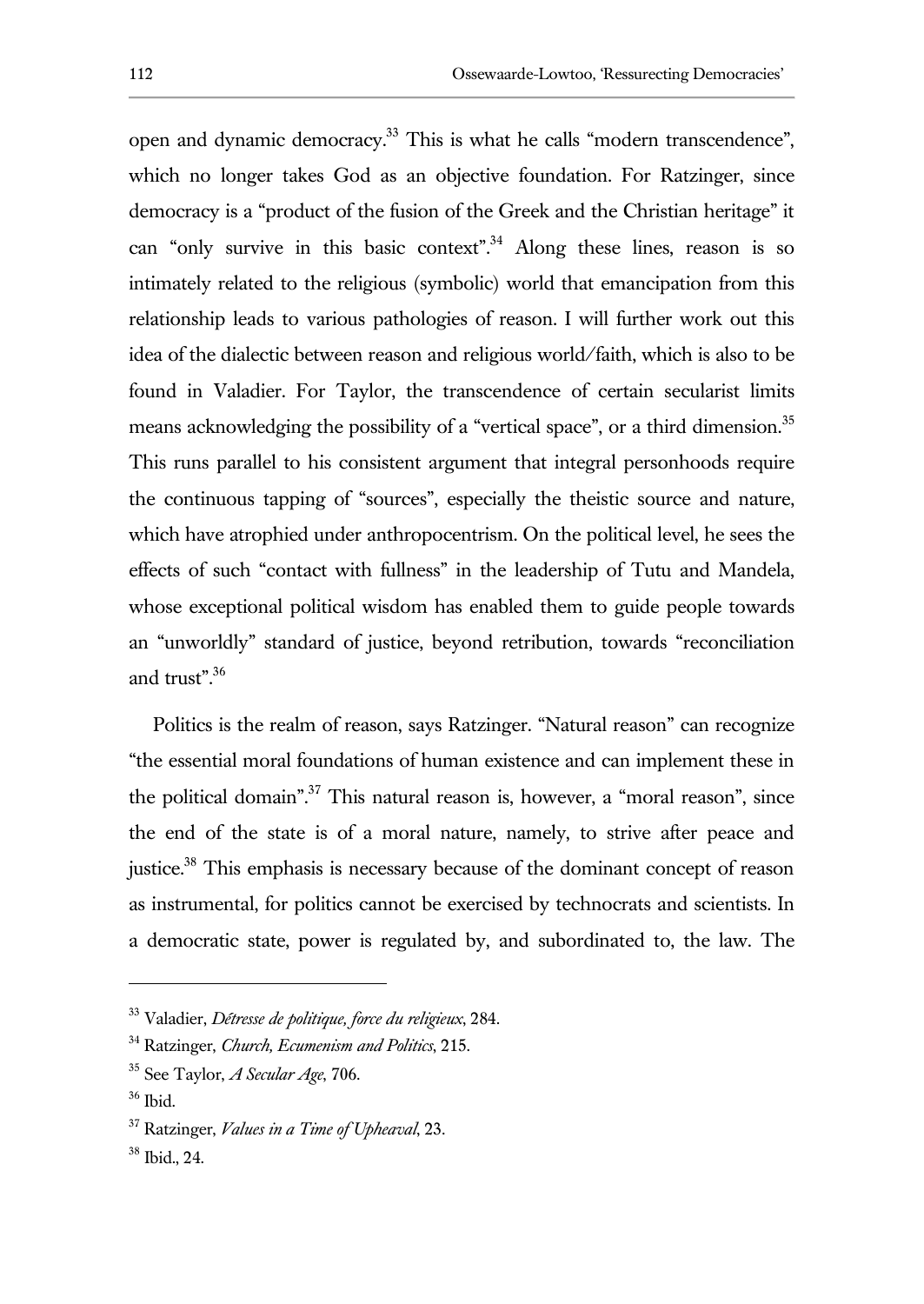$\overline{a}$ 

latter ensures that the constitutive values of the state can be realized. However, neither the law nor these values are empirical objects that can "simply" be seen and applied by any democratic state. In modern democracies, it is the political community—the "people"—that makes the laws, through tedious deliberation. With respect to this, Valadier points out how, for Jacques Maritain, whom he considers *the* "philosopher of democracy" and the "philosopher of the people", the reason why one can hope in a democracy is a theological one.<sup>39</sup> According to Maritain and Valadier, the only reason why one can still trust the people despite all episodes of unreason—is because of the faith in a "common humanity" endowed with reason by the Creator. The idea of the democratic people, the argument goes on, is derived from the idea of "God's little people," the "people of humbles" to whom "the beatitudes are promised".<sup>40</sup> But this God's little people are also continuously exhorted to "seek God", to "change their hearts and minds". In other words, the quality of laws depends on the quality of the people, that is, on the quality of their reason and will (heart).

The neutralization of reason and will has made this idea of transformation incoherent. Hence, Ratzinger claims that the Church should and can (once again) assume "the Socratic function of worry", which entails recalling "reason to the greatness of its task".<sup>41</sup> There is, indeed, hardly any other task greater than the legislation of laws that allow human beings to live a properly human life, that moves them to desire the good and to respond to their vocations. Christianity, through the Church, can help heal or purify a weak reason. Ratzinger's conceived relationship between Christianity and reason is also that which distinguishes him from philosophers who have undergone a change of heart vis-

<sup>39</sup> Paul See Valadier, "Maritain: philosophe de la démocratie," in *Études* 399 (2003/10): 344.  $^{\rm 40}$  Ibid.

<sup>&</sup>lt;sup>41</sup> Joseph Ratzinger, "Le christianisme au-delà de la tradition," in Joseph Ratzinger, Paolo Flores d'Arcais, *Est-ce que Dieu existe? dialogue sur la vérité, la foi et l'athéisme* (Paris: Éditions Payot & Rivages, 2006), 111.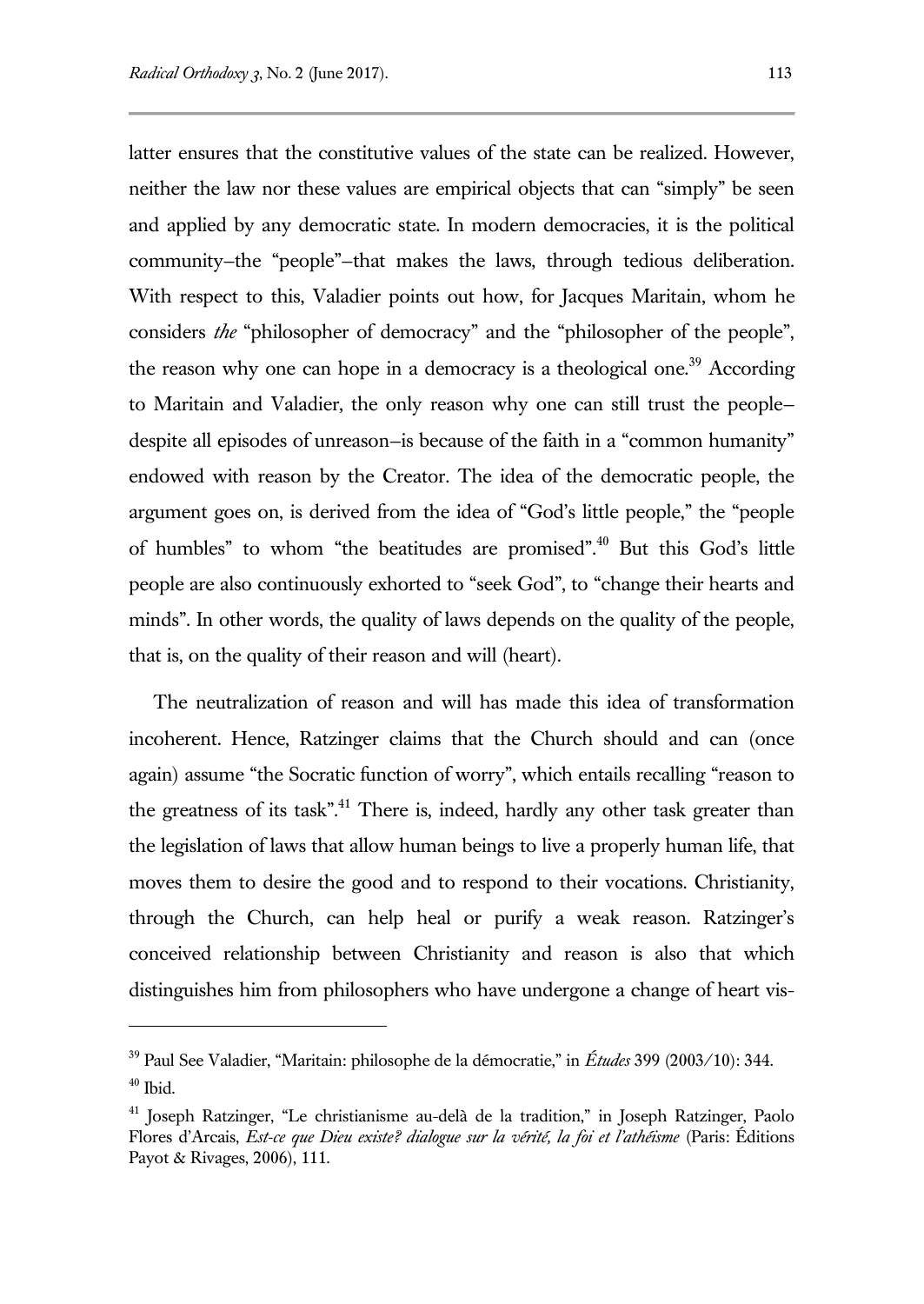à-vis religion, such as Habermas and Rawls. Though Habermas' postsecularism certainly includes religious traditions (Christianity, in particular) into public debates, it still rests on a conception of reason that Ratzinger is trying to correct. The tone of reservation in Ratzinger's reaction to Habermas' postsecular approach to religion is therefore hardly surprising. He notes that "with regard to the practical consequences, [he is] in broad agreement" with the latter (Habermas), "about the willingness to learn from each other, and about selflimitation on both sides".<sup>42</sup> He then goes on to recall his own thesis that religion and reason have to be purified. Similarly, Ratzinger points out that Rawls denies that "comprehensive religious doctrines have the character of 'public' reason though he does see their 'non-public' reason as one which cannot simply be dismissed by those who maintain a rigidly secularized rationality".<sup>43</sup> Rawls' distinction between public and non-public reason, as in the case of Habermas, rests on an understanding of reason that diverges from Ratzinger's. Rawls' thinking, Ratzinger stresses, cannot help us to determine the reasonable since public reason itself is sick.<sup>44</sup>

Valadier also endorses this diagnosis because, according to him, reason is affected by nihilism. He likewise points out the "limits of the Kantian legacy" in Habermas: "if the cosmopolitan project depends entirely on the good will of peoples …what happens when the human will despairs of itself?"<sup>45</sup> The exhaustion and sickness of reason follow from the severance of the dialectical relationship between reason and the religious universe. Ratzinger's argument that reason slumbers if it no longer actively seeks what moves it is expressed in a

<sup>&</sup>lt;sup>42</sup> Joseph Ratzinger, "That Which Holds the World Together: The Pre-political Moral Foundations of a Free State," in *Dialectics of Secularization: On Reason and Religion* (San Francisco: Ignatius Press, 2006), 77.

<sup>&</sup>lt;sup>43</sup> Benedict XVI, Lecture of the Holy Father Benedict XVI for his visit to La Sapienza University of Rome.

 $44$  Ibid.

<sup>45</sup> Valadier, *Détresse de politique*, 27, 88-89.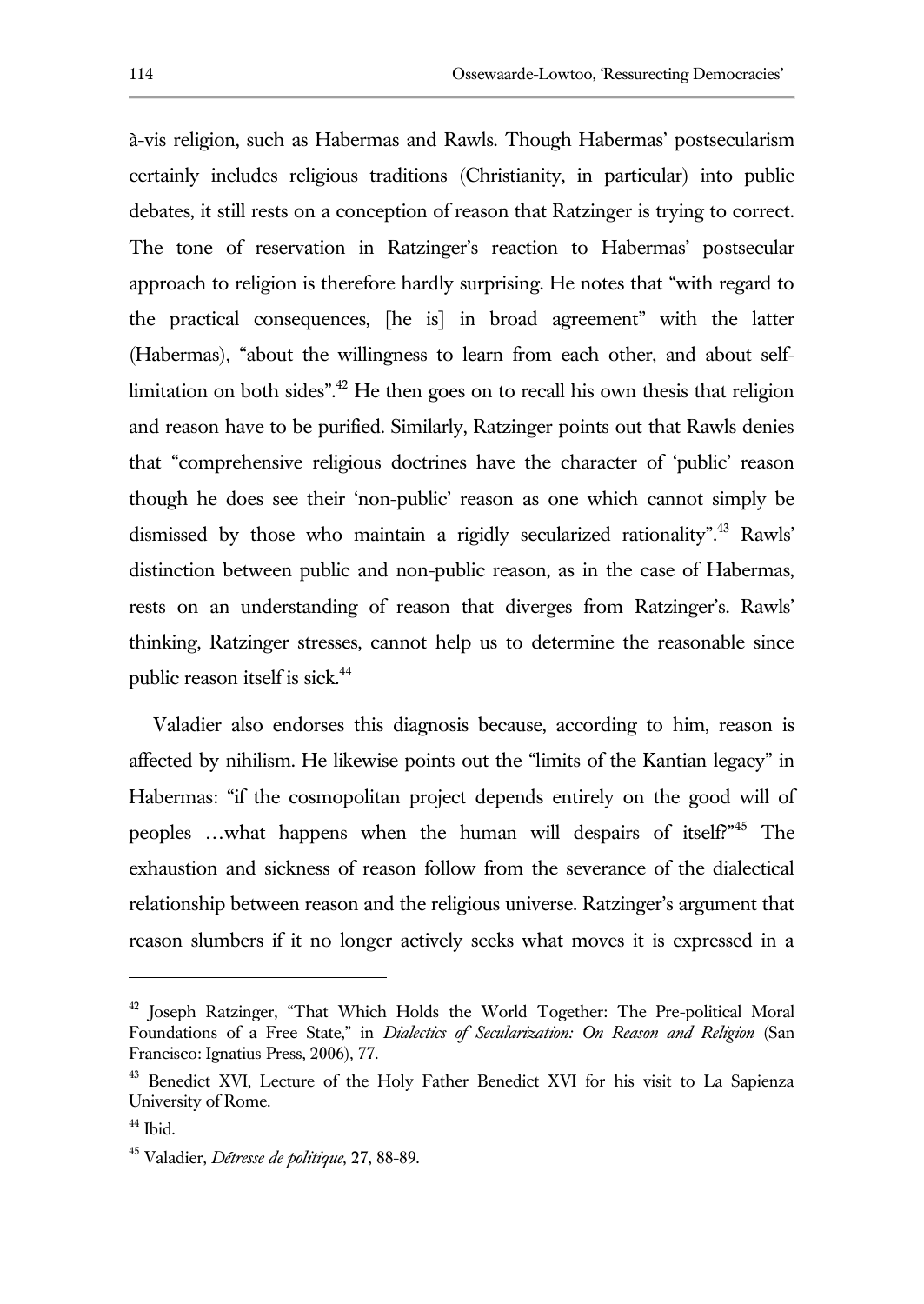slightly different language in Valadier's conceptualization of the relationship between modern rationality ("calculating" or secular reason) and the symbolic matrix that is provided by religions. The "symbolic universe of religions," says Valadier, not only provides "the symbolic structures through which man relates to nature, to others and to himself".<sup>46</sup> It also acts as a "reference" for calculating reason; it provides it with its ends and arouses it when it becomes exhausted, preventing it from collapsing into nihilism.<sup>47</sup> Both Valadier and Ratzinger are trying to convey the idea of an *intrinsic* relationship between reason and "faith", which is not presumed even by those who think in terms of the complementarity of reason and religion. (What is implicitly assumed in these cases is a "pure" reason—a "buffered" reason—that then takes into account various moral traditions.) On an anthropological-historical level, it means that religion is that which precedes all other human institutions (including thinking and science); it is that which shapes the living environment of humans. The positivist endeavor to get rid of the so-called "primitive stage" is therefore self-defeating: reason cannot be detached from that which gives it direction (values) because it cannot be detached from the body, including the social body of symbolic relationships. And, these symbolic relationships are typically provided by religions.

The Enlightenment, Ratzinger observes, has in a way recalled the essence of Christianity; and "secularizing trends—whether by expropriation of Church goods, or elimination of privileges or the like – have always meant a profound liberation of the Church from forms of worldliness".<sup>48</sup> Both Ratzinger and Valadier hold that it is when the Church is stripped of all its worldly privileges

 $\overline{a}$ 

<sup>48</sup> Benedict XVI, Apostolic Journey to Germany: Meeting with Catholics engaged in the life of the Church and Society gathered in the Konzerthaus (Freiburg im Breisgau, 25 September 2011), Vatican Website, [http://w2.vatican.va/content/benedict](http://w2.vatican.va/content/benedict-xvi/en/speeches/2011/september/documents/hf_ben-xvi_spe_20110925_catholics-freiburg.html)[xvi/en/speeches/2011/september/documents/hf\\_ben-xvi\\_spe\\_20110925\\_catholics](http://w2.vatican.va/content/benedict-xvi/en/speeches/2011/september/documents/hf_ben-xvi_spe_20110925_catholics-freiburg.html)[freiburg.html](http://w2.vatican.va/content/benedict-xvi/en/speeches/2011/september/documents/hf_ben-xvi_spe_20110925_catholics-freiburg.html) (accessed 18 September 2015).

<sup>46</sup> Valadier, *L'Église en procès*, 37.

<sup>47</sup> Ibid., 89; Valadier, *Détresse de politique*, 139.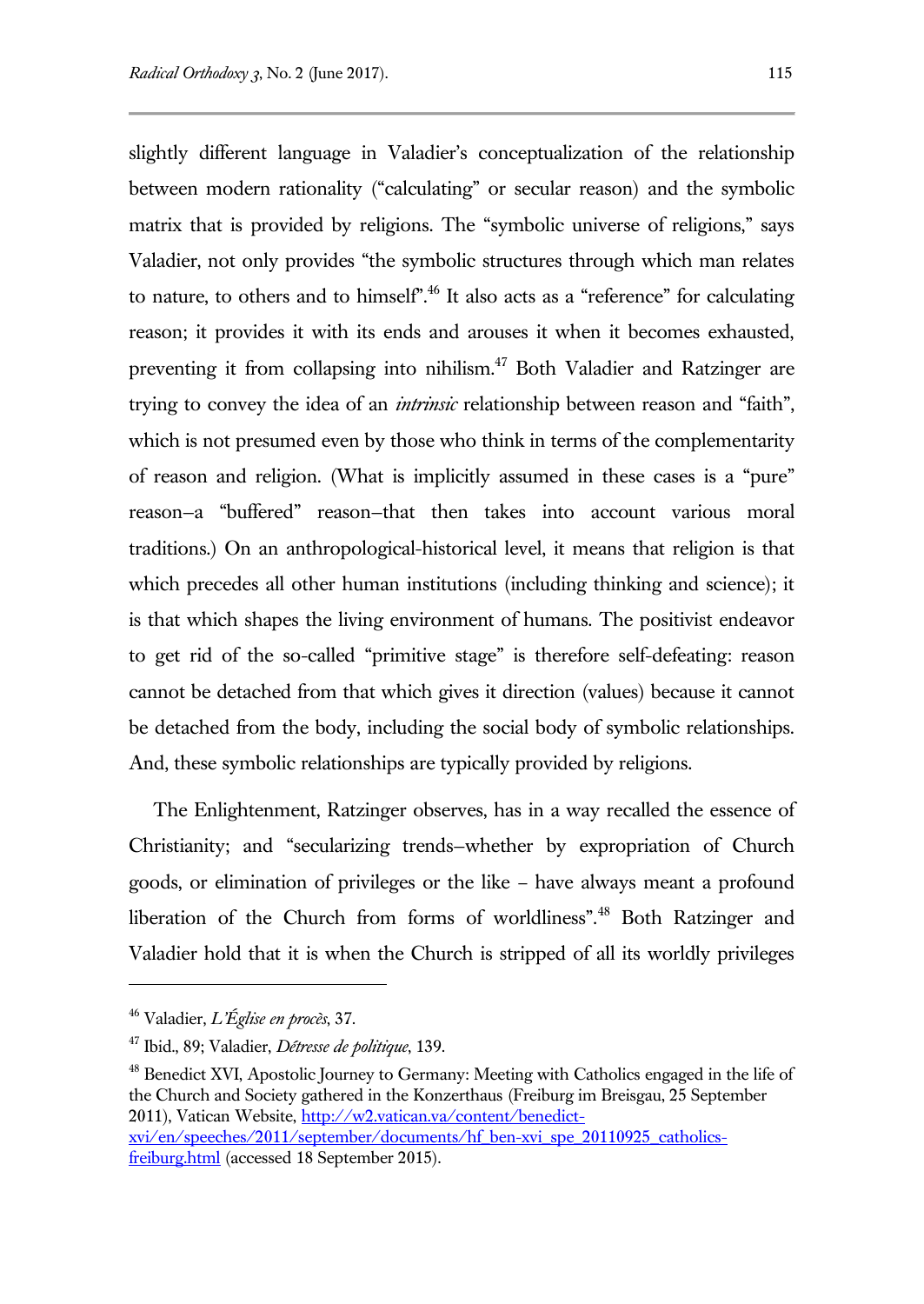that it can truly be itself, and can also be credible. Truth does not shine in and through power but in powerlessness and poverty.<sup>49</sup> The Church, Ratzinger holds, can accomplish her mission by "[setting] herself apart from her surroundings, to become in a certain sense "unworldly""; the "Church must constantly renew the effort to detach herself from her tendency towards worldliness and once again to become open towards God".<sup>50</sup> Since Ratzinger has been highly critical of the "ghetto-mentality" of the Church, it is quite clear that he is not preaching reclusion or sectarianism. Instead, he is arguing that the Church has to be of a different order, one that corresponds to the self-giving God. Hence, it has to transcend the "worldly" standards of benevolence, justice, or "merit". This is the theme that Matthew (Mt 20: 6-15) takes up in his "eleventh hour call". The Church, in order to be the sign and instrument of God, has no other choice-calling-than striving after those divine standards, and therefore, as Ratzinger notes in the same address, it cannot adopt the "standards of the world". And this is precisely what Taylor has in mind when he refers to the same parable, which, according to him, "opens the eschatological dimension of the Kingdom of God: at the height of that vertical space, that's the only appropriate distribution. God operates in that vertical dimension, as well as being with us horizontally in the person of Christ".<sup>51</sup> However, wisdom is required to be able to see and reach this vertical dimension. Taylor notes how, according to Aristotle, the "*phronimos*" has to have "the right dispositions in order to discern the good. Bad moral dispositions do not destroy our understanding of mathematics, he [Aristotle] says, but they do weaken our grasp of the *arche* or

<sup>49</sup> Joseph Ratzinger, *Many Religions—One Covenant: Israel, the Church and the World* (San Francisco: Ignatius Press, 1999), 108.

<sup>&</sup>lt;sup>50</sup> Benedict XVI, Apostolic Journey to Germany: Meeting with Catholics.

<sup>51</sup> Taylor, *A Secular Age*, 707.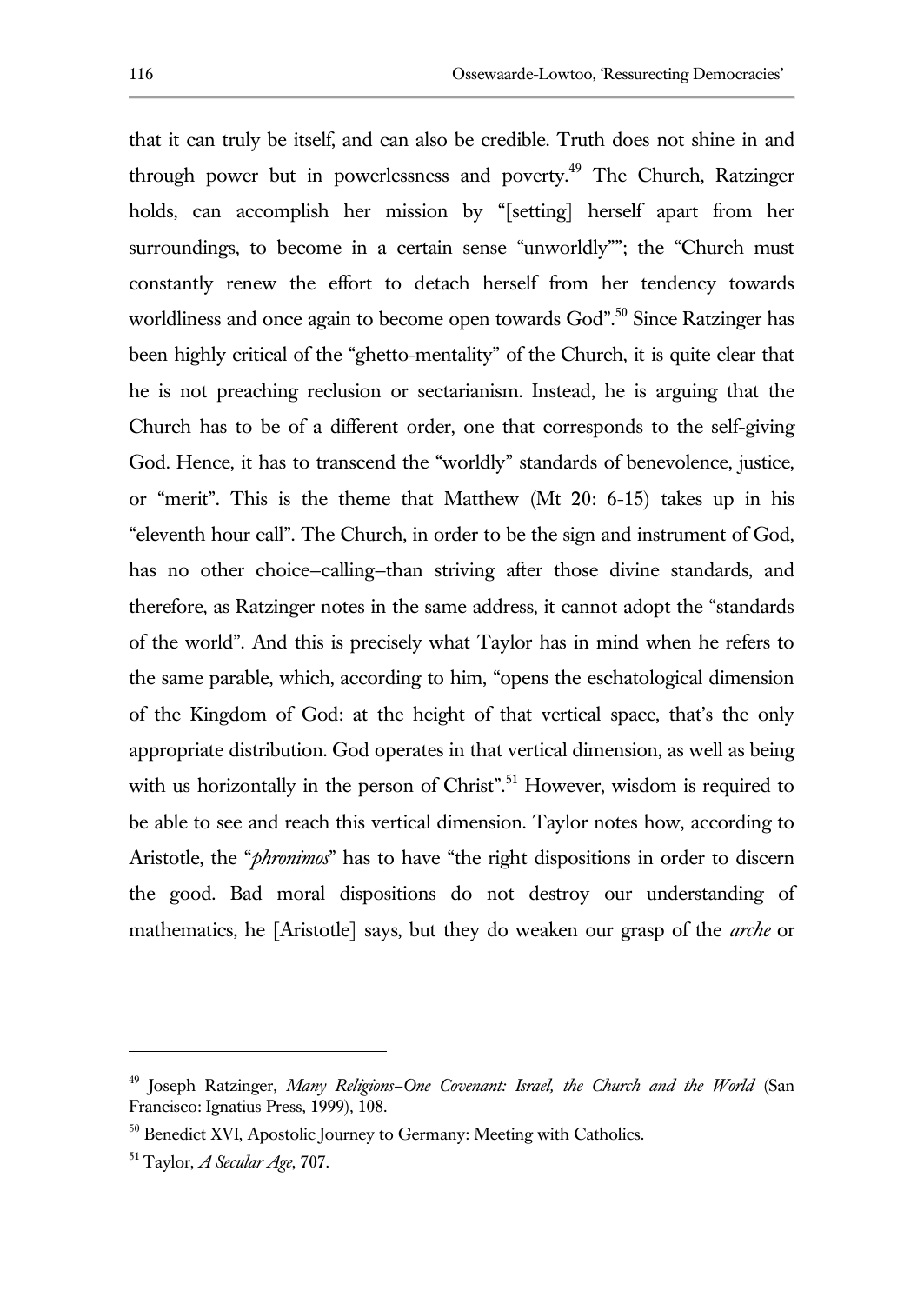starting points of moral deliberation. […]."<sup>52</sup> And, Christian tradition is a source of wisdom.

This line of thought can be translated into the idea of gratuity, which both Ratzinger and Valadier have thoroughly articulated in their work. The Church has to be the "religious universe of gratuity", thereby distinguishing itself from the dominating order of exchangeability. It also has to propose the message that "gratuity is, that  $\lceil$ it $\rceil$  is the source of all gift and of all life".<sup>53</sup> The latter message is in itself liberating in a context where the worth of persons seems to be determined by what they do. The Church "has to be the sign of the One [*Celui*] who does not let himself be manipulated, appropriated or exchanged".<sup>54</sup> To enter the order of gratuity is of "no use", but saves; it is one where one can find "beauty" and the "energy to transform the world in order to recognize alterity (respect, justice, charity)".<sup>55</sup> It is noteworthy (and understandable) that Valadier makes recourse to "beauty"—of a deed, of a profession, or of self-creation – to convey the idea of the intrinsic worth of humans, things and acts, that is, of a value that is determined by neither market-exchange nor dominant fashions. The human can be said to have entered the order of gratuity when he or she discovers the beauty of the say-yes and of "self-abnegation;" when he or she "recovers the taste of the divine".<sup>56</sup> He or she discovers the beauty of desiring the good and saying the truth; he or she discovers the beauty of living.<sup>57</sup> According to Valadier, one uproots "in oneself the germs of nihilism" by recognizing, experiencing and living the gift of life, in all its dimensions; under the dynamic of

<sup>52</sup> Taylor, *Dilemmas and Connections*, 12.

<sup>53</sup> Valadier, *L'Église en procès*, 136.

<sup>54</sup> Ibid., 130.

<sup>55</sup> Ibid., 134.

<sup>56</sup> Paul Valadier, "Nietzsche et l'avenir de la religion," in *Le Portique*, 2001, vol. 8, §12, <http://leportique.revues.org/199> (accessed 18 September 2015).

<sup>57</sup> Paul Valadier, *Inévitable morale* (Paris: Éditions du Seuil, 1990), 11.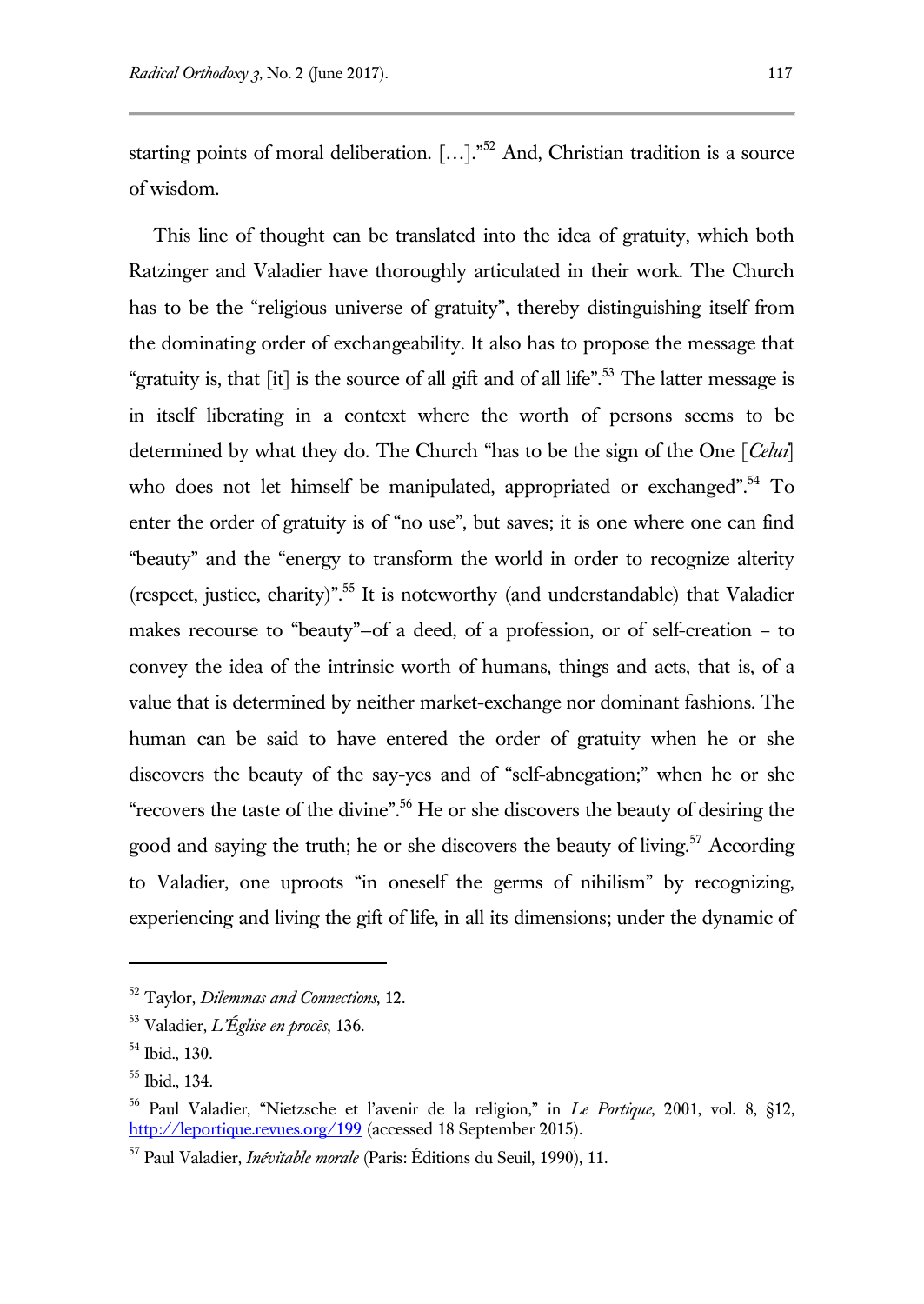gratuity, one desires values for themselves, and not for their social necessity or usefulness.<sup>58</sup> The encyclical *Caritas in veritate* also develops this idea: "The great challenge before us […] is to demonstrate, in thinking and behaviour, not only that traditional principles of social ethics like transparency, honesty and responsibility cannot be ignored or attenuated, but also that in *commercial relationships* the *principle of gratuitousness* and the logic of gift as an expression of fraternity can and must *find their place within normal economic activity*".<sup>59</sup> As Ratzinger rightly notes, "the market of gratuitousness does not exist, and attitudes of gratuitousness cannot be established by law. Yet both the market and politics need individuals who are open to reciprocal gift".<sup>60</sup> The idea of gift is the core of the alternative anthropology proposed by here, and the subject of the next part.

#### **4. The anthropological presuppositions of the democratic ideal**

"The democratic philosophy of man and society", writes Maritain, "has faith in the resources and the vocation of human nature. In the great adventure of our life and our history it is placing its stakes on justice and generosity. It is therefore betting on heroism and the spiritual energies". Taylor expresses a very similar thought when he says that it is the belief that the human being is capable of *agape*, or a "kind of secularized variant of *agape*", which has fed the "faith in ourselves [Western civilization]" as being capable of "reaching higher moral

<sup>58</sup> Valadier, *L'Église en procès*, 134-135.

<sup>59</sup> Benedict XVI, Caritas in veritate (29 June 2009), Vatican Website, § 36, http://w2.vatican.va/content/benedict-xvi/en/encyclicals/documents/hf\_benxvi\_enc\_20090629\_caritas-in-veritate.html (accessed 18 September 2015).

<sup>60</sup> Ibid., § 39.

<sup>61</sup> Jacques Maritain, *Christianity and Democracy and The Rights of Man and Natural Law* (San Francisco: Ignatius Press, 1986), 56.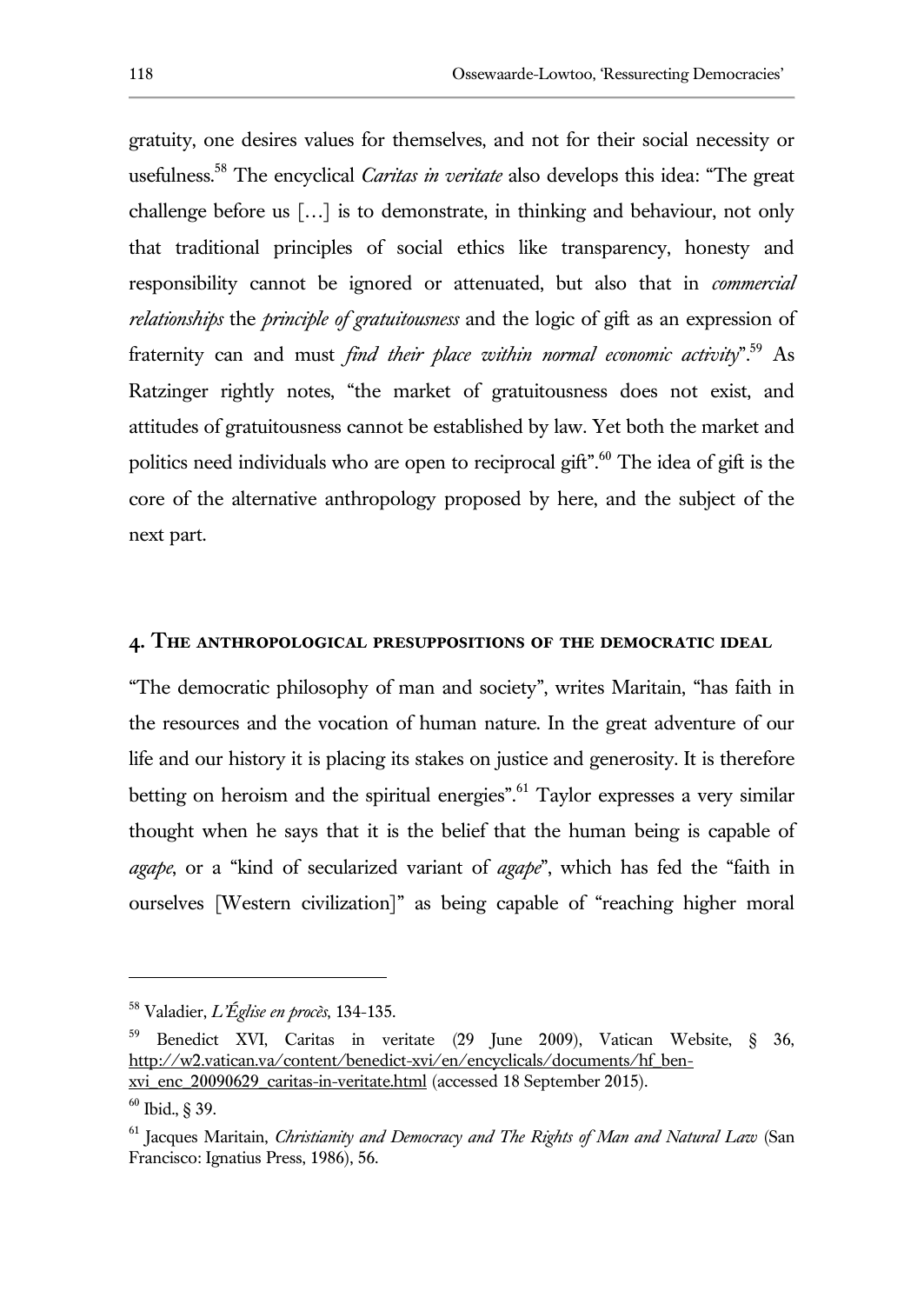goals than any previous age has".<sup>62</sup> This faith or hope in the human does not mean being blind to the "power of evil". Democracy is based on neither the imaginary innocence nor the complete depravity of the human. Instead, as Valadier says, "only those who know the worst of which man is capable can *hope* in him, without illusion and in truth".<sup>63</sup> The Judaeo-Christian approach to the human contains both grandeur or human exceptionality and depravity. It therefore refers to both sin and the greatness of the human soul, or its "transcendent vocation". *If* it is true that all humans are called to a life that can neither be created nor fulfilled by themselves or other humans, and are, by reason of this vocation, also endowed with an irrevocable "dignity" here and now, it would mean that anthropocentrism deprives them of ends proper to them and forces them to lower their aspirations. In what now follows, I will develop a line of thought endorsed by Taylor, Valadier, and Ratzinger, namely, that human nature is essentially the image of God (*imago dei*), which further means that the latter can be conceived as a serious and credible rival to dominant anthropologies that are now determining ideas, feelings and practices. Since the three men are addressing themselves to a general, non-Christian public, I deem it fair to assume that their understanding of human nature is one that a non-Christian could possibly be able to embrace and put in practice.

As is to be expected, the conceptualization of the "image of God" is as difficult as the conceptualization of "God". Ratzinger has gone to great lengths to clarify the Christian image of God. Ratzinger makes it clear that the question regarding who God is and the question regarding who the human is are inseparable. "The biblical account of creation", he notes, can provide us with some "orientation in the mysterious region of human-beingness" by helping us to

<sup>62</sup> Taylor, *Sources of the Self*, 367.

<sup>63</sup> Paul Valadier, S.J., "Le Mal Politique Moderne," in *Études* 394 (2001) : 198-207, here at 207.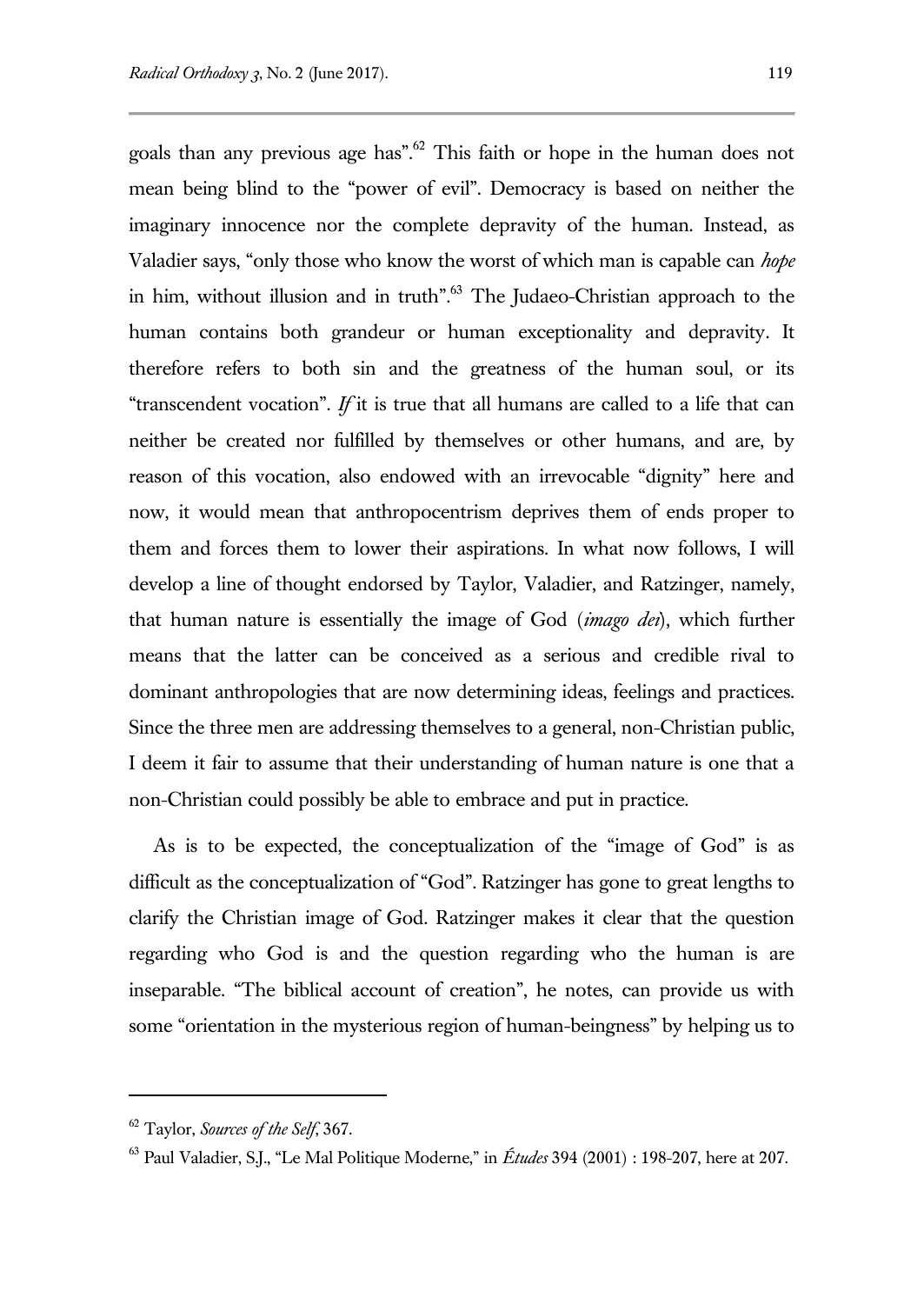"appreciate the human person as God's project". <sup>64</sup> This means that humans are called to become what they are. In other words, the *imago dei* is not only what we are, but also what we are meant to become. This is why it can be better concretised by trying to answer the question of what it means to "imitate" God (*imitatio dei*). The *imitatio dei*, for Ratzinger, is nothing else than "entering into Christ's manner of life," or being "like the Trinitarian God".<sup>65</sup> To live like Christ and the Trinitarian God is to live like a God who gives himself continually. "God" is not an idea, but is, as Ratzinger relentlessly recalls, "a God-inrelationship" because he is love.<sup>66</sup> This conception of God resists the idea of God as pure egoism, which seems to be ingrained in modern consciousness, including "secular" consciousness. Ratzinger, indeed, holds that it is this distorted image of God that inspires the understanding of freedom as absolute independence: "the primal error of […] a radicalized will to freedom lies in the idea of a divinity conceived as a pure egoism".  $67$  To imitate a God who is Love is therefore not an impossible or vague enterprise – even for non-believers – since as Ratzinger points out, "be truly a human being [similarly] means to be related in love, to be *of* and *for*".<sup>68</sup> "Man," he says, "is God's image precisely insofar as the 'from,' 'with' and 'for' constitute the fundamental anthropological pattern".<sup>69</sup>

Valadier also carefully distinguishes between the egoist, sovereign God, on the one hand, and the God who is love, on the other. He explains that

> The divine model of the image, revealed by the Bible and hence through the economy of salvation, is that of a God

<sup>64</sup> Joseph Ratzinger, *'In the Beginning…': A Catholic Understanding of the Story of Creation and the Fall* (Grand Rapids, Michigan: William B. Eerdmans Publishing Company, 1995), 42.

<sup>65</sup> Ratzinger, *Many Religions, One Covenant*, 87; *Church, Ecumenism and Politics*, 198.

<sup>66</sup> Ratzinger, *Many Religions, One Covenant*, 75.

<sup>67</sup> Joseph Ratzinger, "Truth and Freedom," in *Communio: International Catholic Review* 23 (Spring 1996): 16-35, here at 28.

<sup>68</sup> Ratzinger, *'In the Beginning…'*, 72.

<sup>69</sup> Ratzinger, "Truth and Freedom," 28.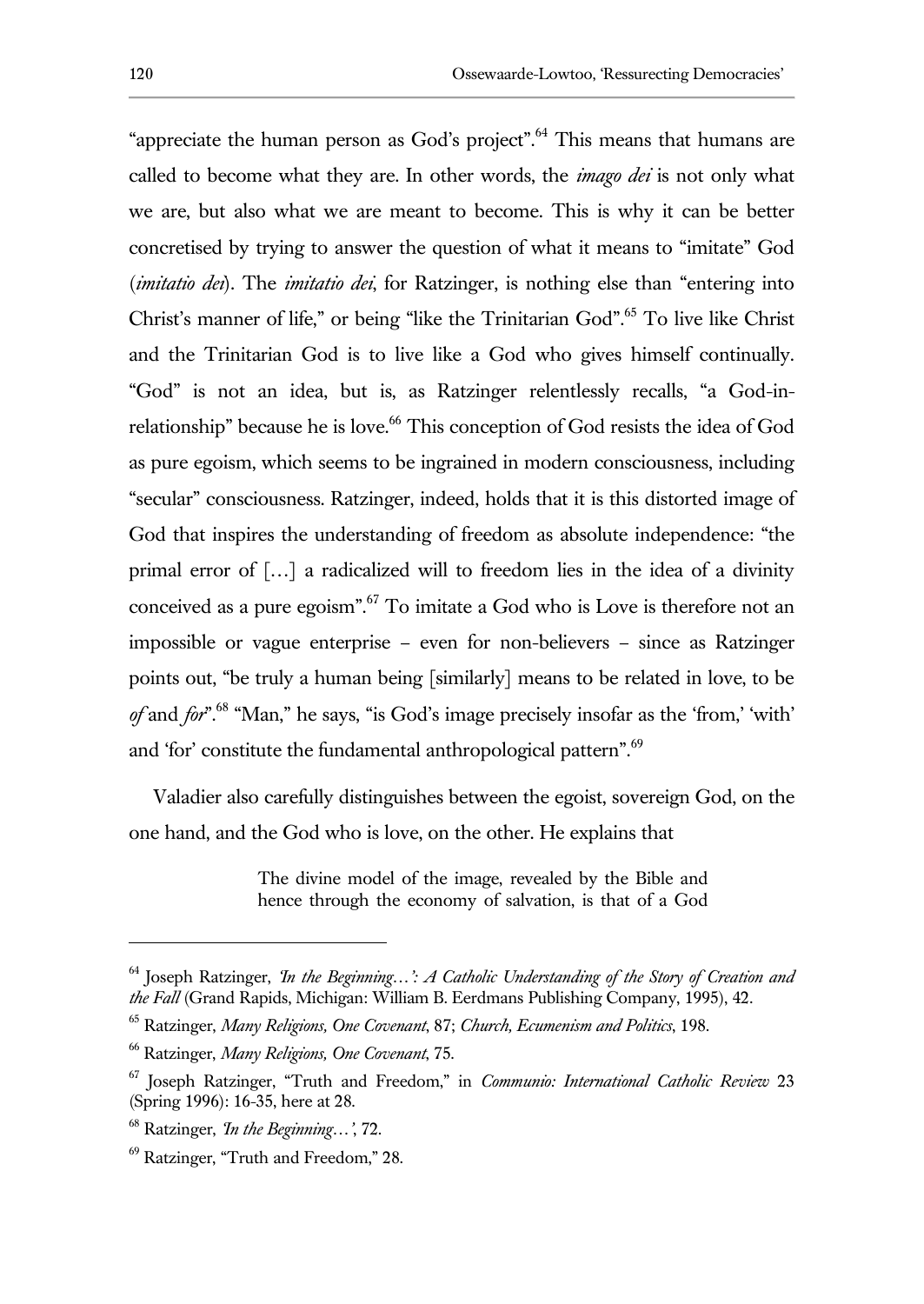Logos, Word and reason, wisdom ordering everything and source of a Law that makes [one] live, merciful love, overabundant and inexhaustible. It is to this God that man resembles and not to an imaginary Sovereign imagined by spontaneous religious sentiment. So created, the human being is analogically endowed with the attributes of reason, of wisdom, of a regulating will, of love, which are those of his Creator. Would God be so jealous as to refuse to his creature what he is himself….while he himself is in totality overabundant gift? [...] Hence, the more man exercises his possibilities, the more he glorifies God and conforms to his image, makes himself what he must become… Is this not a remarkable charter for a Christian humanism? Divine by participation and election, man is therefore ontologically related to God, and this is why saint Augustine could say that to know oneself, that would be to know God, and conversely, that the knowledge of God would be the true knowledge of oneself ("*Noverim te, noverim me*"). This means, besides, that man is not a self-enclosed individual, but a being fundamentally relational, like God himself is, capable of Word and of self-communication.<sup>70</sup>

The comprehensiveness of the *imago dei* does mean that these aspects of the human—reason, sensibility, the capacity for sympathy, solidarity and self-sacrifice, the capacity to experience awe or reverence—are included in the image of God. Hence, Valadier does speak in terms of "attributes", but only of a God who is primarily gift.<sup>71</sup> The same line of thought is to be found in Ratzinger and Taylor. We see above that Valadier is able to convey the notion of a God who is both Other and at the same time, intimate, to the human. The ways in which he combines law with love, creator with creature, transcending all kinds of tenacious dualisms in theology (and philosophy) are admirable.

The question of human nature, if not denied, is in the end one regarding the end of the human, that is, his (her) vocation. Within the framework of self-

<sup>70</sup> Valadier, P., *Morale en désordre* (Paris: Éditions du Seuil, 2002), 204.

 $71$  In this sense, Valadier's approach does not suffer from the same weakness, pointed out by Nicholas Wolterstorff, as the "capacities approach." See Nicholas Wolterstorff, *Justice: Rights and Wrongs* (Princeton/Oxford: Princeton University Press, 2008), 325, 331-360. See also Paul Valadier, *Un philosophe peut-il croire?* (Paris: Éditions Cécile Defaut, 2006), 78-81.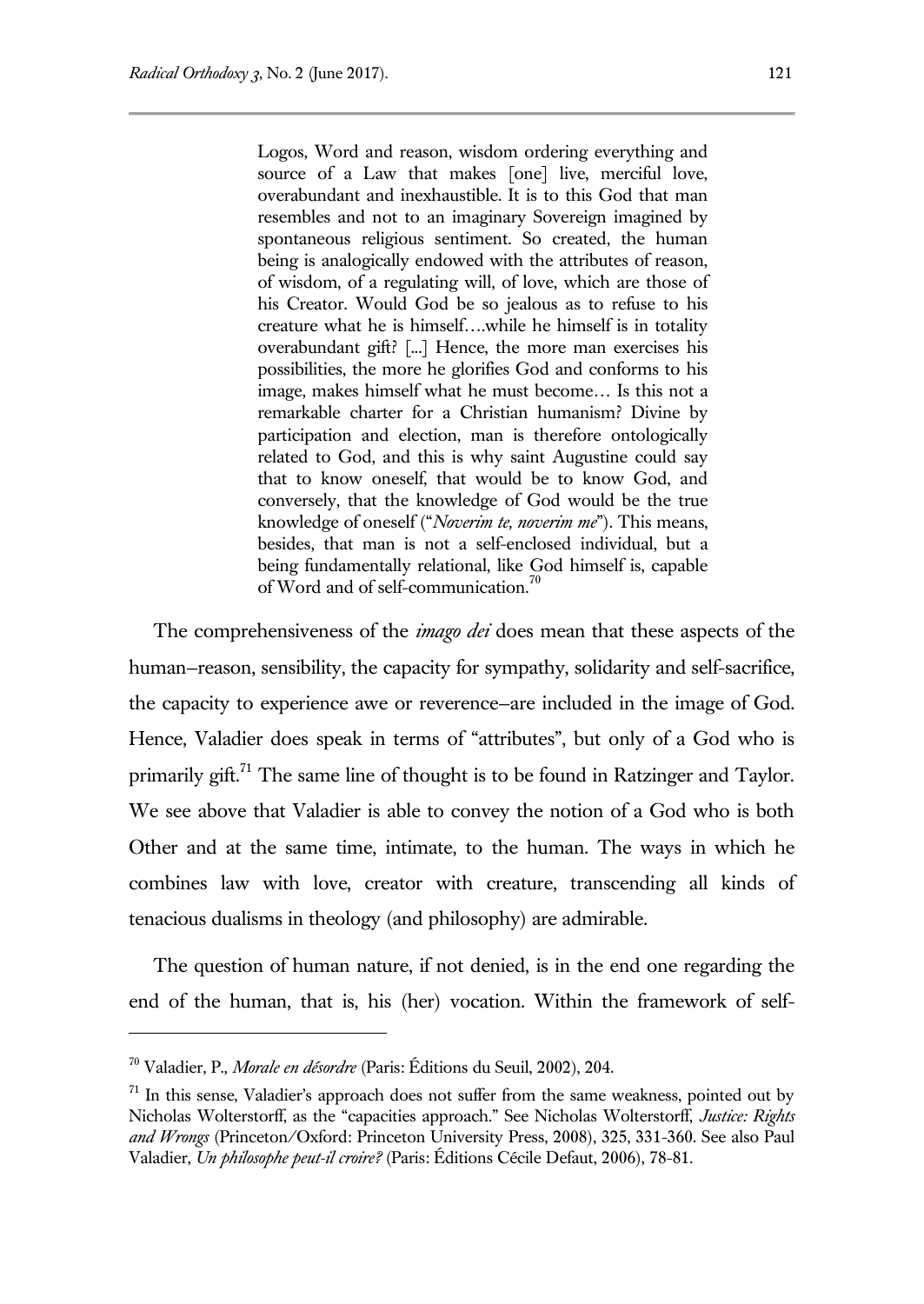authorization, such final end or vocation does not make sense since it is up to the individual to "invent" his or her own destiny in a "meaningless universe".<sup>72</sup> Valadier, instead, makes it quite clear that the measure of the human—and hence, human vocation—is God himself, properly understood as gift (self-giving). This is also what Ratzinger recalls when he points to the inseparability of the questions of God and of man. For Taylor, it is precisely this aspect of gift—overabundant love–that is the essence of the "image of God".<sup>73</sup> Consequently, "the highest good consists in communion, mutual giving and receiving, as in the paradigm of the eschatological banquet".<sup>74</sup> Taylor notes that

> Being made in the image of God, as a feature of each human being, is not something that can be characterized just by reference to this being alone. Our being in the image of God is also our standing among others in the stream of love which is that facet of God's life we try to grasp, very inadequately, in speaking of the Trinity.<sup>75</sup>

Lest one be tempted to brush this aside as "Catholic apology," it has to be remarked that others have seen this "communion" as the "dream of democracy," or of "civil society." Jean Bethke Elshtain, in her *Democracy on Trial*, holds that to "share a dream of political responsibility [means] sharing the possibility of a brotherhood and sisterhood that is perhaps fractious – as all brotherhoods and sisterhoods are—and yet united in a spirit that's a spirit more of good than ill will".<sup>76</sup> In the same book, she refers to John Paul's definition of solidarity as our seeing "the 'other'… not just as some kind of instrument…but as our 'neighbor,' a 'helper'…to be made a sharer on a par with ourselves in the banquet of life to

<sup>72</sup> Taylor, *A Secular Age*, 589.

<sup>73</sup> Ibid., 385.

<sup>74</sup> Ibid., 702.

<sup>75</sup> Ibid., 701.

<sup>76</sup> Elshtain, *Democracy on Trial*, 36.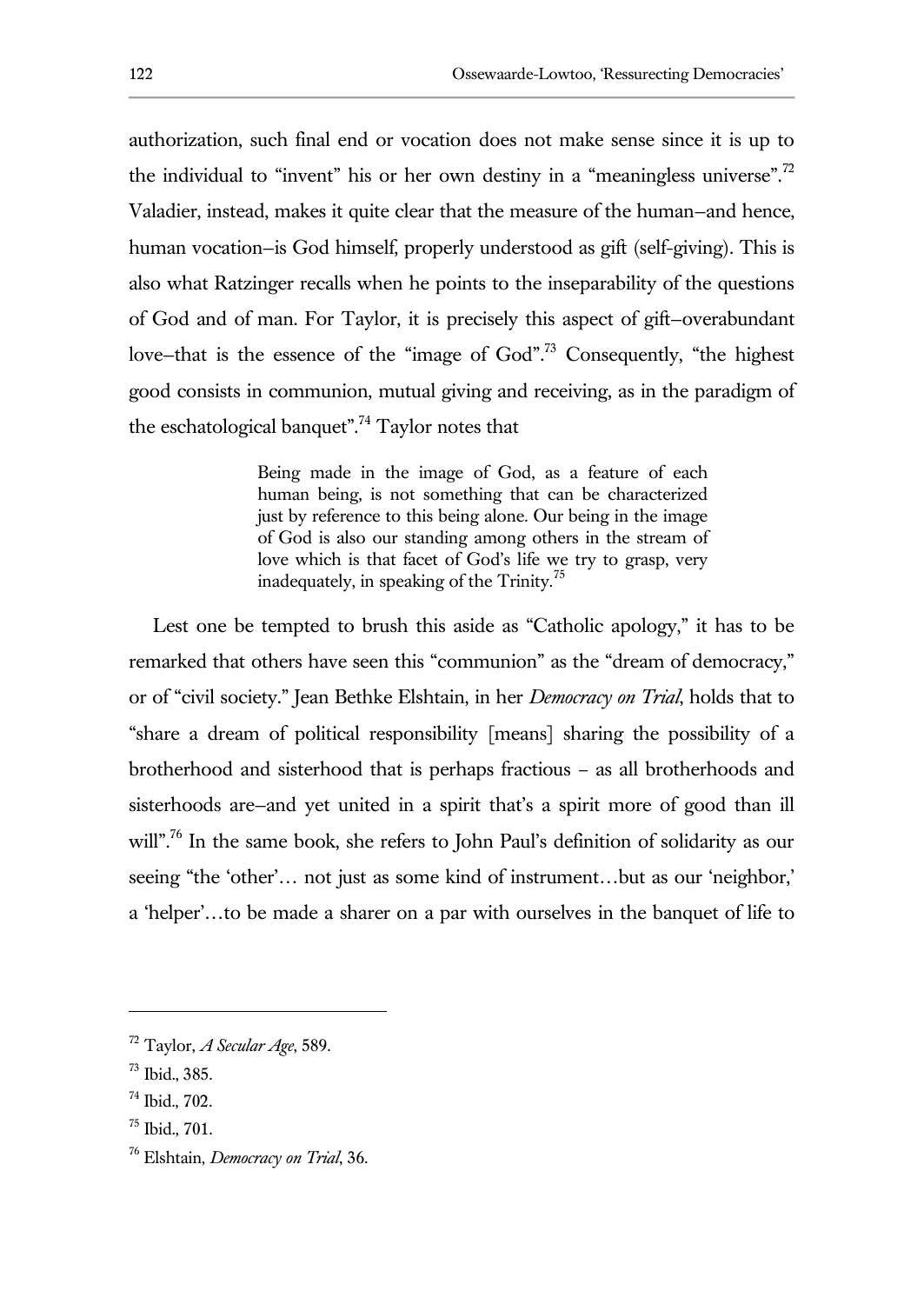which all are equally invited by God," and notes that "to the extent that John Paul's words strike us as utopian or naïve, we have lost civil society".<sup>77</sup>

The image of God, when understood in this way, is for Taylor more comprehensive than the rational disengaged agent who is a law unto himself (herself), or the being who simply responds to his (her) feelings of sympathy. It arguably "captures the full force of the call we feel to succour human beings as human".<sup>78</sup> This is related to the question regarding what the Samaritan "sees" in the one lying along the road, or what moves him to perhaps risk his own life to save someone else's. Or, in the cases of newborns and growing children, what explains "this sense of awe, surprise, tenderness, which moves us so much when a new human being emerges?"<sup>79</sup> What relates us to each other in "normal" times and in extremis? It is not simply a matter of interpretation and hence of different "perspectives." The question of human nature and vocation is not only a theoretical one. Our perceptions and decisions in cases of abortion, euthanasia, genetic and other kinds of medical-technical interventions largely depend on how we "see" ourselves, others—including the unborn, the dying, and the disfigured—and each other. This "seeing" is not simply a matter of an extra pair of glasses, of a theistic "mindset" or belief, but goes much deeper; it is inseparable from who we are at a particular time of our lives. This also means that it changes as we transform ourselves. Our (implicit) idea and experience of human nature determine the organization of politics, economics—including our production and consumption patterns—and social life in general, including our ways of interacting with each other (disengaged or engaged; embodied or disembodied). And these dominant ways of thinking, feeling and doing things can also be challenged by the ontology of which the *imago dei* is part and parcel. As Taylor

<sup>77</sup> Ibid., 14.

<sup>78</sup> Taylor, *A Secular Age*, 678.

<sup>79</sup> Ibid., 700.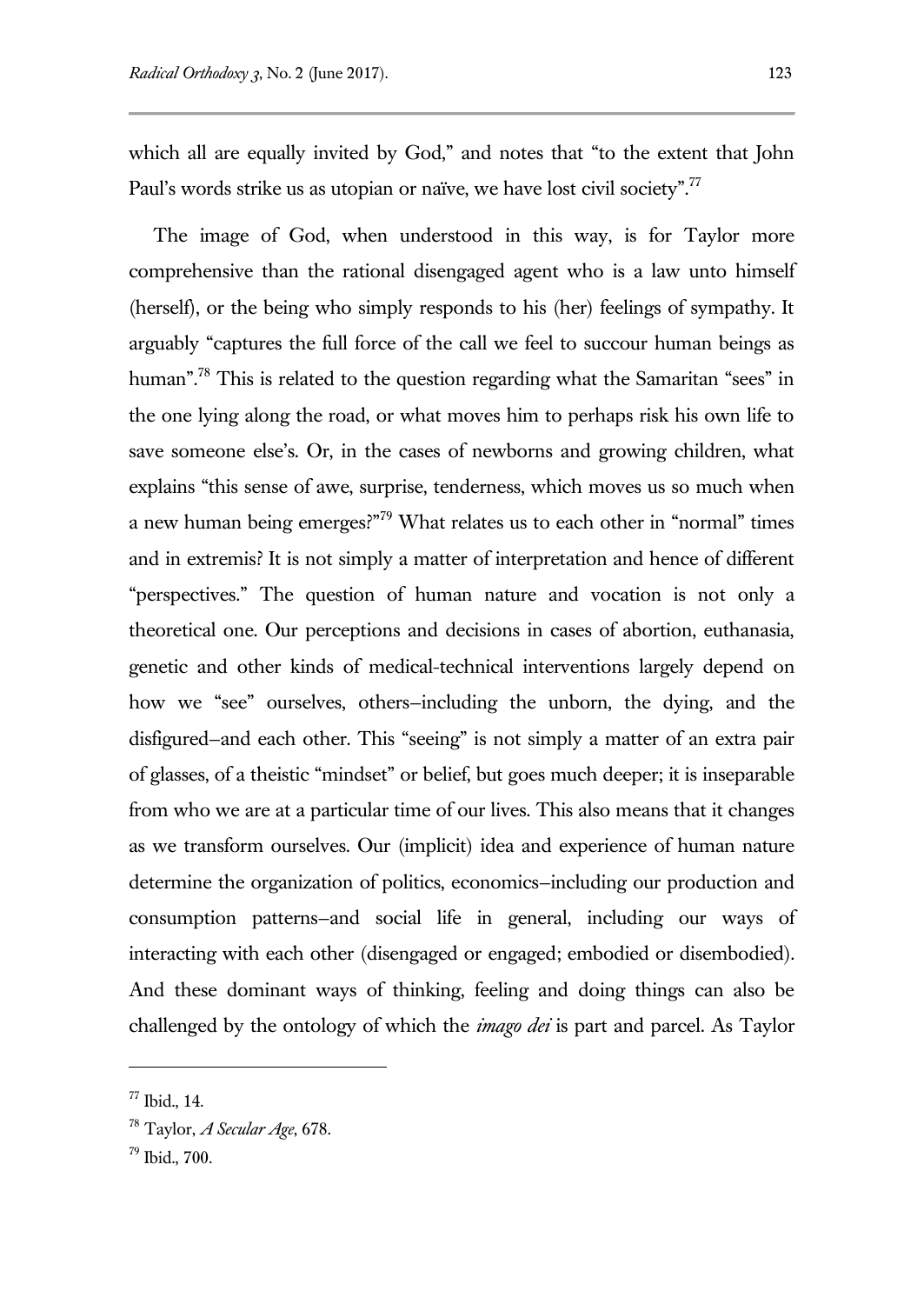argues, our phenomenology is not fixed, but can be disputed and corrected by the alternatives entailed by an ontology. A circular movement that somewhat resembles the hermeneutic circle is inescapable. But such a circle is far more preferable to the fixation of both ontology and phenomenology, and besides, it does get broken from time to time when there is a transformation.

The priority of love, which we see in both Taylor and Ratzinger, is not merely a "preference", but is a statement as to the "nature" of the human and of God, the vocation of humans and the nature of the relationship between the human and God. Taylor offers the alternative ideal of "communion" as possibly the highest good, which he contrasts to the (neo) Stoic heroism that he rightly discerns in Camus.<sup>80</sup> Such "heroism of gratuitous giving has no place for reciprocity. […] This unilateral heroism is self-enclosed. It touches the outermost limit of what we can attain to when moved by a sense of our own dignity.<sup>"81</sup> The bond of love "where each is a gift to the other, where each gives and receives, and where the line between giving and receiving is blurred" is missing.<sup>82</sup> If one holds that such a bond (communion) is a utopia – because there is no such thing as God's love to support our own love – then Stoic courage may well be our highest aspiration. However, without "trying it out", we cannot know this. Hence Pascal's wager: it is less harmful to try to tap a possible theistic source—which is much more than simply "believing" in it—than closing oneself off to it. Agnosticism or indifference regarding whether there is a theistic source or such a thing as "deep ecology" is not without a price because it cannot be separated from our practical lives, which involve conflicts and dilemmas, wars and destruction, and reconciliation attempts, both on personal and interpersonal (social) levels.

<sup>82</sup> Ibid.

<sup>80</sup> Ibid., 251-252.

 $81$  Ibid., 702.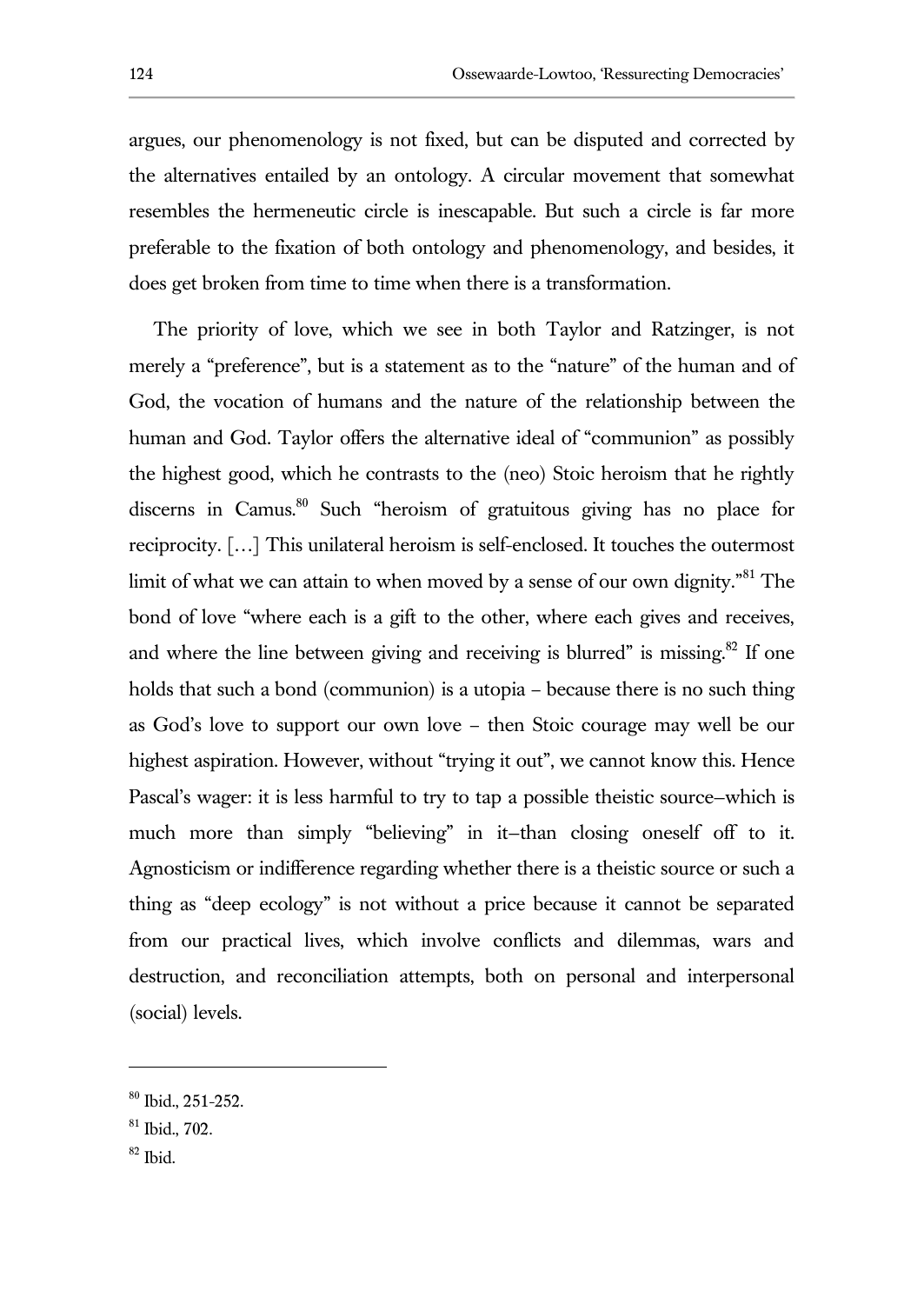### **5. Conclusion**

The alternative ontology of the human, proposed by Taylor, Valadier, and Ratzinger, can be an antidote to an all-pervading "crisis" because it releases forces that can vivify both individual persons and societies with new life and dynamism. It recalls the very need of continuous invigoration; an idea that has suffered under what Taylor calls the "naturalist temper". Since the three men address themselves to a non-Christian public (as well), it does have to mean that these ideas, especially their religious anthropology, have to be relevant to non-Christians, and even more so, the "theistic source" has to be accessible to them somehow or the other. From this, it follows that all three thinkers have to claim a certain "universalism" for their propositions, in the sense that they can be endorsed by non-Christians as non-Christians, that is, while they preserve their particular "identities" or differences. Indeed, Valadier notes that there is "a Christian universalism," which, however, "needs to be well understood"; it is not a form of "imperialism or desire of conquest"; instead, "the universal is a task or a duty that imposes itself on all and everyone, a task of opening and humanization of oneself".<sup>83</sup> Similarly, to "open ourselves to God", for Taylor, "means in fact, overstepping the limits set in theory by exclusive humanisms."<sup>84</sup> The need to "open" oneself or reason runs through all writings of Ratzinger. As a result, it cannot simply be claimed that the theistic source is not available to non-Christians. What is also not being advocated here is a return to Christendom, in which Christianity (religion) is the ordering principle of society. Such an attempt would not only be a denial of the "pluralist principle," but would also pervert Christianity. The works of the three men therefore do not hide a strategy to proselytize non-Christians.

<sup>83</sup> Valadier, *Détresse de politique*, 49.

<sup>84</sup> Taylor, *A Secular Age*, 703.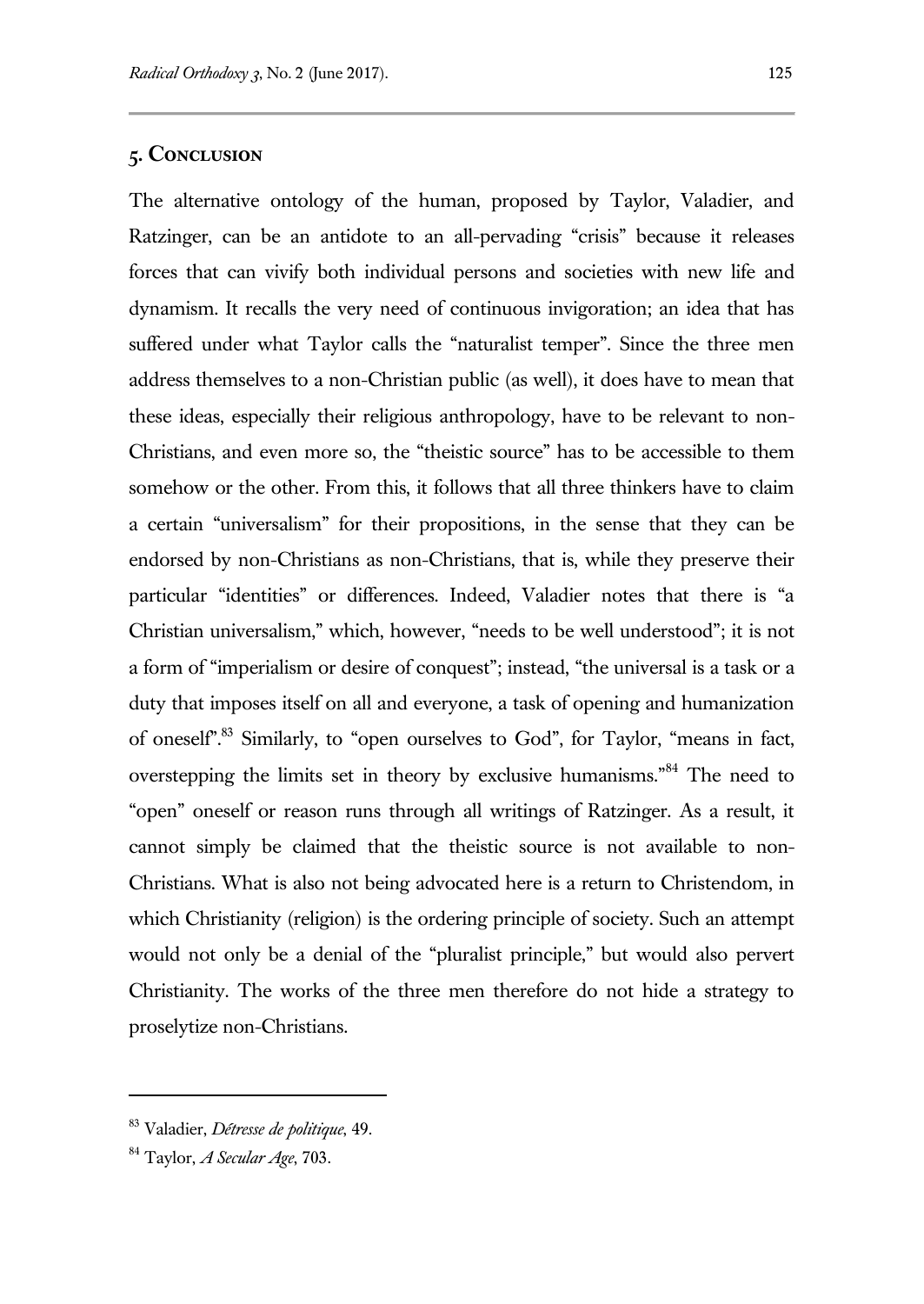The thought of the three men allow anyone, on certain conditions, to draw on the theistic source (grace). Let me emphasize that I do not wish to trivialize the difference between Christianity and other religions as well as non-believing modes of life, or even worse, to attribute such trivialization to either of the thinkers I have discussed. Yet, since my underlying concern is a worrisome condition that involves people from all walks of life, it seems legitimate to explore the relevance of Christian thinking as an intellectual resource for all. Taylor, who owes a lot to Ivan Illich and Fyodor Dostoyevsky, recalls that "one of Dostoyevsky's central insights turns on the way in which we close or open ourselves to grace. […]We are closed to grace, because we close ourselves to the world in which it circulates and we do that out of loathing for ourselves and for this world".<sup>85</sup> Valadier's conception of God as being Life itself underlies his claim that all civilizations and traditions contain both condemnable elements and "essential values."<sup>86</sup> Our challenge is to continuously distinguish between them. Ratzinger believes that he will find support from adherents of other religions in his fight for the "defence and promotion of life."<sup>87</sup> The idea of life as sacred is, of course, related to the idea of life as a gift, which can be translated into the notion of being given to each other. Taylor believes that this notion "addresses the fragility of what all of us, believer and unbeliever alike, most value in these times."<sup>88</sup> He also holds that it is possible for us humans to live up to the "demands" that such an idea entails. As Celia Deane-Drummond notes, "gift" is

<sup>85</sup> Taylor, *Sources of the Self*, 451.

<sup>86</sup> Valadier, *Détresse de politique*, 48.

<sup>&</sup>lt;sup>87</sup> Benedict XVI, "Apostolic Journey to the United States: Meeting with the representatives of other religions at the Rotunda Hall of the Pope John Paul II Cultural Center of Washington" (April 17, 2008), Vatican Website, http://w2.vatican.va/content/benedictxvi/en/speeches/2008/april/documents/hf\_ben-xvi\_spe\_20080417\_other-religions.html, accessed 18 September 2015.

<sup>88</sup> Taylor, *A Secular Age*, 703.